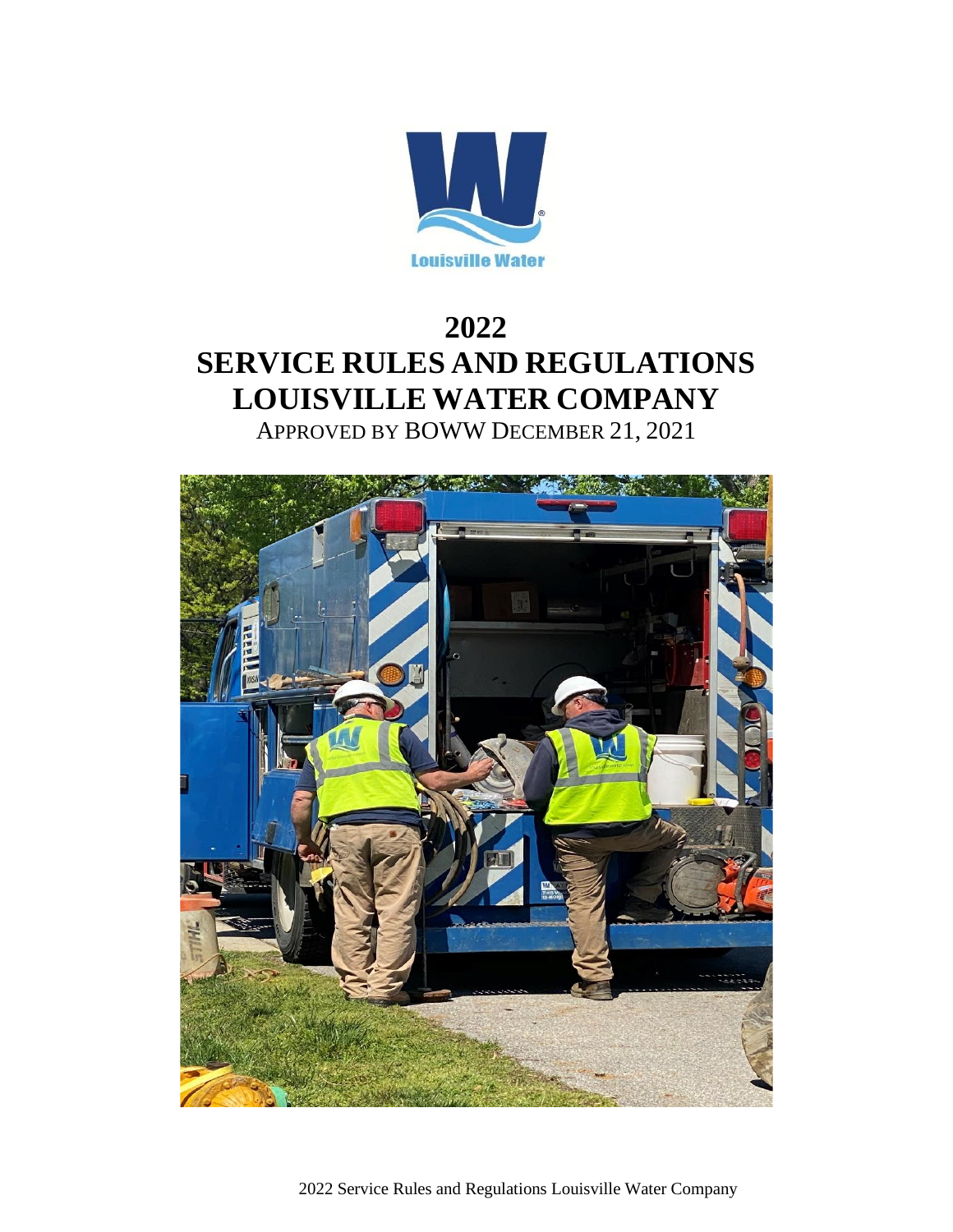# **TABLE OF CONTENTS**

# **1.0 Water Service and Meters**

| 1.01 | <b>General Policies</b>                     |                                                           |        |  |
|------|---------------------------------------------|-----------------------------------------------------------|--------|--|
|      | 1.01.1                                      |                                                           | page 1 |  |
|      | 1.01.2                                      |                                                           | page 1 |  |
|      | 1.01.3                                      |                                                           | page 1 |  |
|      | 1.01.4                                      |                                                           | page 1 |  |
| 1.02 |                                             | <b>Application / Eligibility</b>                          |        |  |
|      | 1.02.1                                      |                                                           | page 1 |  |
|      | 1.02.2                                      |                                                           | page 1 |  |
|      | 1.02.3                                      |                                                           | page 2 |  |
| 1.03 |                                             | <b>Retail Water Service</b>                               |        |  |
|      | 1.03.1                                      |                                                           | page 2 |  |
|      | 1.03.2                                      |                                                           | page 2 |  |
|      | 1.03.3                                      |                                                           | page 2 |  |
| 1.04 |                                             | <b>Types of Services Available</b>                        |        |  |
|      | 1.04.1                                      |                                                           | page 3 |  |
|      | 1.04.2                                      |                                                           | page 3 |  |
|      | 1.04.3                                      |                                                           | page 3 |  |
|      | 1.04.4                                      | Combined Residential Domestic / Fire Service              | page 3 |  |
|      | 1.04.5                                      | <b>Combined Commercial Domestic / Fire Service</b>        | page 3 |  |
|      | 1.04.6                                      |                                                           | page 3 |  |
|      | 1.04.7                                      |                                                           |        |  |
| 1.05 |                                             | <b>Location of Meter / Responsibility for Service</b>     |        |  |
|      | 1.05.1                                      |                                                           | page 4 |  |
|      | 1.05.2                                      |                                                           | page 5 |  |
|      | 1.05.3                                      | <b>Maximum Service Size</b>                               | page 5 |  |
|      | 1.05.4                                      | Customer / Applicant Obligation for Facilities            | page 5 |  |
|      | 1.05.5                                      | Private Plumbing Facilities Maintenance                   |        |  |
|      |                                             |                                                           | page 5 |  |
|      | 1.05.6                                      |                                                           | page 5 |  |
|      | 1.05.7                                      |                                                           | page 5 |  |
|      | 1.05.8                                      |                                                           | page 5 |  |
| 1.06 |                                             | <b>Meter Measurement Required of All Water Supplied</b>   |        |  |
|      | 1.06.1                                      |                                                           | page 5 |  |
|      | 1.06.2                                      | Unauthorized Water Usage                                  | page 5 |  |
|      | 1.06.3                                      |                                                           | page 5 |  |
| 1.07 |                                             | <b>Residential Water Service Through Private Easement</b> |        |  |
|      | 1.07.1                                      |                                                           |        |  |
|      | 1.07.2                                      |                                                           | page 6 |  |
|      | 1.07.3                                      |                                                           | page 6 |  |
| 1.08 |                                             |                                                           | page 6 |  |
|      | <b>Temporary Service / Meters</b><br>1.08.1 |                                                           |        |  |
|      |                                             | Application for Temporary Service                         | page 6 |  |
|      | 1.08.2                                      | Temporary Account Period                                  | page 7 |  |
|      | 1.08.3                                      | Temporary Service Attachments                             | page 7 |  |
|      | 1.08.4                                      |                                                           | page 7 |  |
|      | 1.08.5                                      | Company Removal of Temporary Service                      | page 7 |  |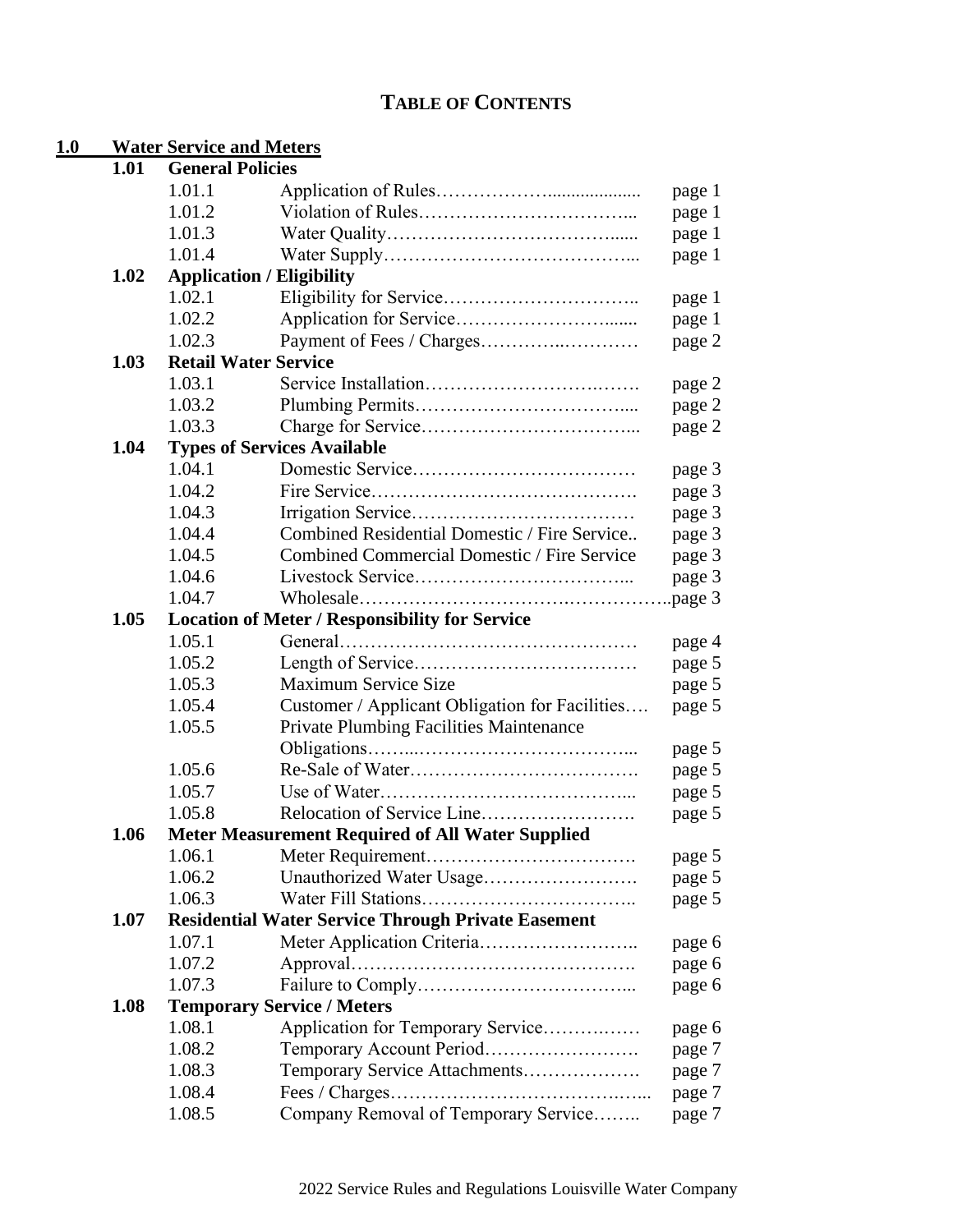| 1.09.1 |                                                                                                                                                                                                                                                                                                                                                    | page 7                                                                                                                                                                                                                                                                                                                                                                                                                                                                                                                                                                                                                                                        |
|--------|----------------------------------------------------------------------------------------------------------------------------------------------------------------------------------------------------------------------------------------------------------------------------------------------------------------------------------------------------|---------------------------------------------------------------------------------------------------------------------------------------------------------------------------------------------------------------------------------------------------------------------------------------------------------------------------------------------------------------------------------------------------------------------------------------------------------------------------------------------------------------------------------------------------------------------------------------------------------------------------------------------------------------|
| 1.09.2 |                                                                                                                                                                                                                                                                                                                                                    | page 7                                                                                                                                                                                                                                                                                                                                                                                                                                                                                                                                                                                                                                                        |
| 1.09.3 |                                                                                                                                                                                                                                                                                                                                                    | page 8                                                                                                                                                                                                                                                                                                                                                                                                                                                                                                                                                                                                                                                        |
|        |                                                                                                                                                                                                                                                                                                                                                    | page 8                                                                                                                                                                                                                                                                                                                                                                                                                                                                                                                                                                                                                                                        |
|        |                                                                                                                                                                                                                                                                                                                                                    |                                                                                                                                                                                                                                                                                                                                                                                                                                                                                                                                                                                                                                                               |
| 1.11.1 |                                                                                                                                                                                                                                                                                                                                                    | page 8                                                                                                                                                                                                                                                                                                                                                                                                                                                                                                                                                                                                                                                        |
| 1.11.2 |                                                                                                                                                                                                                                                                                                                                                    | page 8                                                                                                                                                                                                                                                                                                                                                                                                                                                                                                                                                                                                                                                        |
|        |                                                                                                                                                                                                                                                                                                                                                    | page 8                                                                                                                                                                                                                                                                                                                                                                                                                                                                                                                                                                                                                                                        |
|        |                                                                                                                                                                                                                                                                                                                                                    |                                                                                                                                                                                                                                                                                                                                                                                                                                                                                                                                                                                                                                                               |
|        |                                                                                                                                                                                                                                                                                                                                                    | page 8                                                                                                                                                                                                                                                                                                                                                                                                                                                                                                                                                                                                                                                        |
|        |                                                                                                                                                                                                                                                                                                                                                    | page 8                                                                                                                                                                                                                                                                                                                                                                                                                                                                                                                                                                                                                                                        |
|        |                                                                                                                                                                                                                                                                                                                                                    | page 9                                                                                                                                                                                                                                                                                                                                                                                                                                                                                                                                                                                                                                                        |
|        |                                                                                                                                                                                                                                                                                                                                                    | page 9                                                                                                                                                                                                                                                                                                                                                                                                                                                                                                                                                                                                                                                        |
|        |                                                                                                                                                                                                                                                                                                                                                    |                                                                                                                                                                                                                                                                                                                                                                                                                                                                                                                                                                                                                                                               |
|        |                                                                                                                                                                                                                                                                                                                                                    | page 9                                                                                                                                                                                                                                                                                                                                                                                                                                                                                                                                                                                                                                                        |
|        |                                                                                                                                                                                                                                                                                                                                                    | page 9                                                                                                                                                                                                                                                                                                                                                                                                                                                                                                                                                                                                                                                        |
|        |                                                                                                                                                                                                                                                                                                                                                    | page 9                                                                                                                                                                                                                                                                                                                                                                                                                                                                                                                                                                                                                                                        |
|        |                                                                                                                                                                                                                                                                                                                                                    |                                                                                                                                                                                                                                                                                                                                                                                                                                                                                                                                                                                                                                                               |
|        |                                                                                                                                                                                                                                                                                                                                                    | page 9                                                                                                                                                                                                                                                                                                                                                                                                                                                                                                                                                                                                                                                        |
|        |                                                                                                                                                                                                                                                                                                                                                    | page 10                                                                                                                                                                                                                                                                                                                                                                                                                                                                                                                                                                                                                                                       |
|        |                                                                                                                                                                                                                                                                                                                                                    | page 10                                                                                                                                                                                                                                                                                                                                                                                                                                                                                                                                                                                                                                                       |
|        |                                                                                                                                                                                                                                                                                                                                                    | page 10                                                                                                                                                                                                                                                                                                                                                                                                                                                                                                                                                                                                                                                       |
|        |                                                                                                                                                                                                                                                                                                                                                    | page 10                                                                                                                                                                                                                                                                                                                                                                                                                                                                                                                                                                                                                                                       |
|        |                                                                                                                                                                                                                                                                                                                                                    | page 10                                                                                                                                                                                                                                                                                                                                                                                                                                                                                                                                                                                                                                                       |
|        |                                                                                                                                                                                                                                                                                                                                                    | page 10                                                                                                                                                                                                                                                                                                                                                                                                                                                                                                                                                                                                                                                       |
|        |                                                                                                                                                                                                                                                                                                                                                    | page 11                                                                                                                                                                                                                                                                                                                                                                                                                                                                                                                                                                                                                                                       |
|        |                                                                                                                                                                                                                                                                                                                                                    | page 11                                                                                                                                                                                                                                                                                                                                                                                                                                                                                                                                                                                                                                                       |
|        |                                                                                                                                                                                                                                                                                                                                                    | page 11                                                                                                                                                                                                                                                                                                                                                                                                                                                                                                                                                                                                                                                       |
|        |                                                                                                                                                                                                                                                                                                                                                    | page 11                                                                                                                                                                                                                                                                                                                                                                                                                                                                                                                                                                                                                                                       |
|        |                                                                                                                                                                                                                                                                                                                                                    | page 11                                                                                                                                                                                                                                                                                                                                                                                                                                                                                                                                                                                                                                                       |
|        |                                                                                                                                                                                                                                                                                                                                                    | page 11                                                                                                                                                                                                                                                                                                                                                                                                                                                                                                                                                                                                                                                       |
|        |                                                                                                                                                                                                                                                                                                                                                    | page 12                                                                                                                                                                                                                                                                                                                                                                                                                                                                                                                                                                                                                                                       |
|        |                                                                                                                                                                                                                                                                                                                                                    | page 12                                                                                                                                                                                                                                                                                                                                                                                                                                                                                                                                                                                                                                                       |
|        |                                                                                                                                                                                                                                                                                                                                                    | page 12                                                                                                                                                                                                                                                                                                                                                                                                                                                                                                                                                                                                                                                       |
|        |                                                                                                                                                                                                                                                                                                                                                    | page 12                                                                                                                                                                                                                                                                                                                                                                                                                                                                                                                                                                                                                                                       |
|        |                                                                                                                                                                                                                                                                                                                                                    | page 12                                                                                                                                                                                                                                                                                                                                                                                                                                                                                                                                                                                                                                                       |
|        |                                                                                                                                                                                                                                                                                                                                                    |                                                                                                                                                                                                                                                                                                                                                                                                                                                                                                                                                                                                                                                               |
|        |                                                                                                                                                                                                                                                                                                                                                    |                                                                                                                                                                                                                                                                                                                                                                                                                                                                                                                                                                                                                                                               |
|        |                                                                                                                                                                                                                                                                                                                                                    | page 12                                                                                                                                                                                                                                                                                                                                                                                                                                                                                                                                                                                                                                                       |
|        |                                                                                                                                                                                                                                                                                                                                                    |                                                                                                                                                                                                                                                                                                                                                                                                                                                                                                                                                                                                                                                               |
|        |                                                                                                                                                                                                                                                                                                                                                    | page 12                                                                                                                                                                                                                                                                                                                                                                                                                                                                                                                                                                                                                                                       |
|        |                                                                                                                                                                                                                                                                                                                                                    | page 12                                                                                                                                                                                                                                                                                                                                                                                                                                                                                                                                                                                                                                                       |
|        |                                                                                                                                                                                                                                                                                                                                                    | page 13                                                                                                                                                                                                                                                                                                                                                                                                                                                                                                                                                                                                                                                       |
|        |                                                                                                                                                                                                                                                                                                                                                    | page 13                                                                                                                                                                                                                                                                                                                                                                                                                                                                                                                                                                                                                                                       |
| 1.15.5 | Combined Commercial Domestic / Fire Services                                                                                                                                                                                                                                                                                                       | page 13                                                                                                                                                                                                                                                                                                                                                                                                                                                                                                                                                                                                                                                       |
|        | 1.11.3<br>1.12.1<br>1.12.2<br>1.12.3<br>1.12.4<br>1.13.1<br>1.13.2<br>1.13.3<br>1.14.1<br>1.14.2<br>1.14.3<br>1.14.4<br>1.14.5<br>1.14.6<br>1.14.7<br>1.14.8<br>1.14.9<br>1.14.10<br>1.14.11<br>1.14.12<br>1.14.13<br>1.14.14<br>1.14.15<br>1.14.16<br>1.14.17<br>1.14.18<br>1.14.19<br>1.14.20<br>1.14.21<br>1.15.1<br>1.15.2<br>1.15.3<br>1.15.4 | <b>Multiple Unit Premises</b><br><b>Customer's Shut Off Valve</b><br><b>Plumber License and Instructions</b><br><b>Risk of Loss / Liability</b><br><b>Discontinuance of Service</b><br><b>Payment of Deposit, Bills, Fees and Other Charges</b><br>Responsibility for SFO Usage<br>Shut Off After  Account Consultation<br>Fees for Activities / Services Performed by<br>Cross Connection Control Charge<br>Existing Service Deactivation Fee<br>Backbilling and Billing Refunds<br><b>Elevated Service Charge</b><br><b>Application of Payment Proceeds</b><br><b>Fire Protection Services and Charges</b><br>Combined Residential Domestic / Fire Services |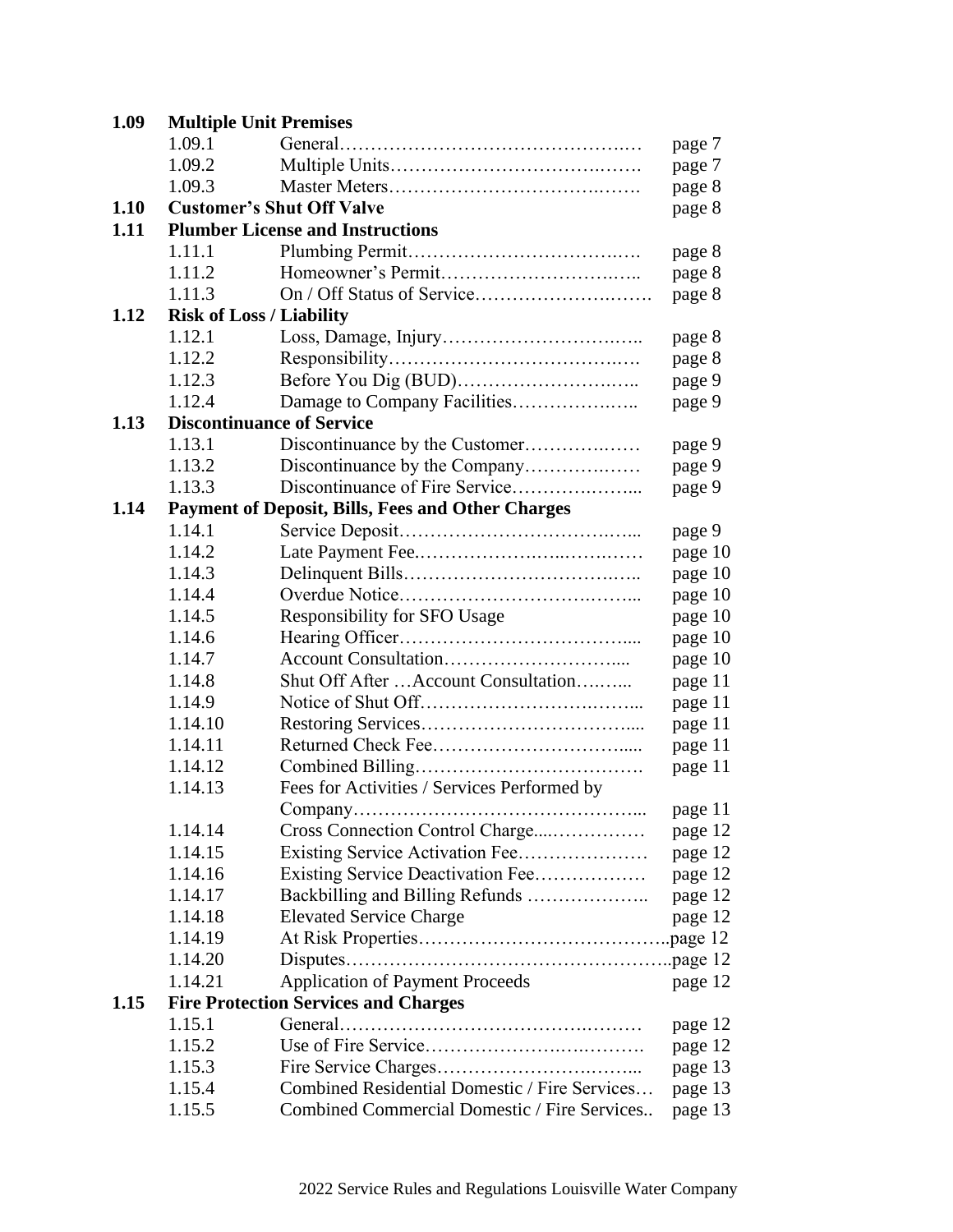| 1.16                                                     | <b>Estimating of Consumption</b> |                                                                       |         |
|----------------------------------------------------------|----------------------------------|-----------------------------------------------------------------------|---------|
|                                                          | 1.16.1                           |                                                                       | page 14 |
|                                                          | 1.16.2                           |                                                                       | page 14 |
|                                                          |                                  | <b>2.0 Cross Connection and Backflow Prevention</b>                   |         |
| 2.01                                                     |                                  | <b>Backflow Prevention, Foreign Supplies, Existing Water Service,</b> |         |
|                                                          | and Dual Service Supplies        |                                                                       |         |
|                                                          | 2.01.1                           |                                                                       | page 15 |
|                                                          | 2.01.2                           | Backflow Prevention Assembly Requirements page 15                     |         |
|                                                          | 2.01.3                           |                                                                       | page 16 |
|                                                          | 2.01.4                           | Fire Service Backflow Prevention                                      | page 16 |
|                                                          | 2.01.5                           | Combined Residential Domestic / Fire Service and                      |         |
|                                                          |                                  | Combined Commercial Domestic / Fire Service                           | page 16 |
|                                                          | 2.01.6                           |                                                                       | page 16 |
|                                                          | 2.01.7                           |                                                                       | page 16 |
|                                                          | 2.01.8                           | Fountains, Swimming Pools and Aquariums                               | page 16 |
|                                                          | 2.01.9                           |                                                                       | page 16 |
|                                                          | 2.01.10                          |                                                                       | page 16 |
|                                                          | 2.01.11                          |                                                                       | page 17 |
| <b>3.0 Water Main Extensions for Retail Service Area</b> |                                  |                                                                       |         |
| 3.01                                                     |                                  | <b>General Policy for Extensions</b>                                  |         |
|                                                          | 3.01.1                           |                                                                       | page 17 |
|                                                          | 3.01.2                           |                                                                       | page 17 |
|                                                          | 3.01.3                           |                                                                       | page 17 |
|                                                          | 3.01.4                           | Compliance with Applicable Rules and                                  |         |
|                                                          |                                  |                                                                       | page 17 |
|                                                          | 3.01.5                           |                                                                       | page 17 |
|                                                          | 3.01.6                           |                                                                       | page 17 |
|                                                          | 3.01.7                           |                                                                       | page 18 |
|                                                          | 3.01.8                           |                                                                       | page 18 |
|                                                          | 3.01.9                           | <b>Main Extension Routing</b>                                         | page 18 |
|                                                          | 3.01.10                          |                                                                       | page 18 |
|                                                          | 3.01.11                          |                                                                       | page 18 |
|                                                          | 3.01.12                          | Determination of Size of Water Main                                   | page 18 |
|                                                          | 3.01.13                          |                                                                       | page 18 |
|                                                          | 3.01.14                          |                                                                       | page 19 |
|                                                          | 3.01.15                          |                                                                       | page 19 |
|                                                          | 3.01.16                          |                                                                       | page 19 |
| 3.02                                                     |                                  | <b>Developer Tapping Fee Extension Method</b>                         |         |
|                                                          | 3.02.1                           |                                                                       | page 19 |
|                                                          | 3.02.2                           |                                                                       | page 19 |
|                                                          | 3.02.3                           | Collection and Payment of Tapping Fees                                | page 20 |
|                                                          | 3.02.4                           |                                                                       | page 20 |
|                                                          | 3.02.5                           |                                                                       | page 20 |
|                                                          | 3.02.6                           |                                                                       | page 20 |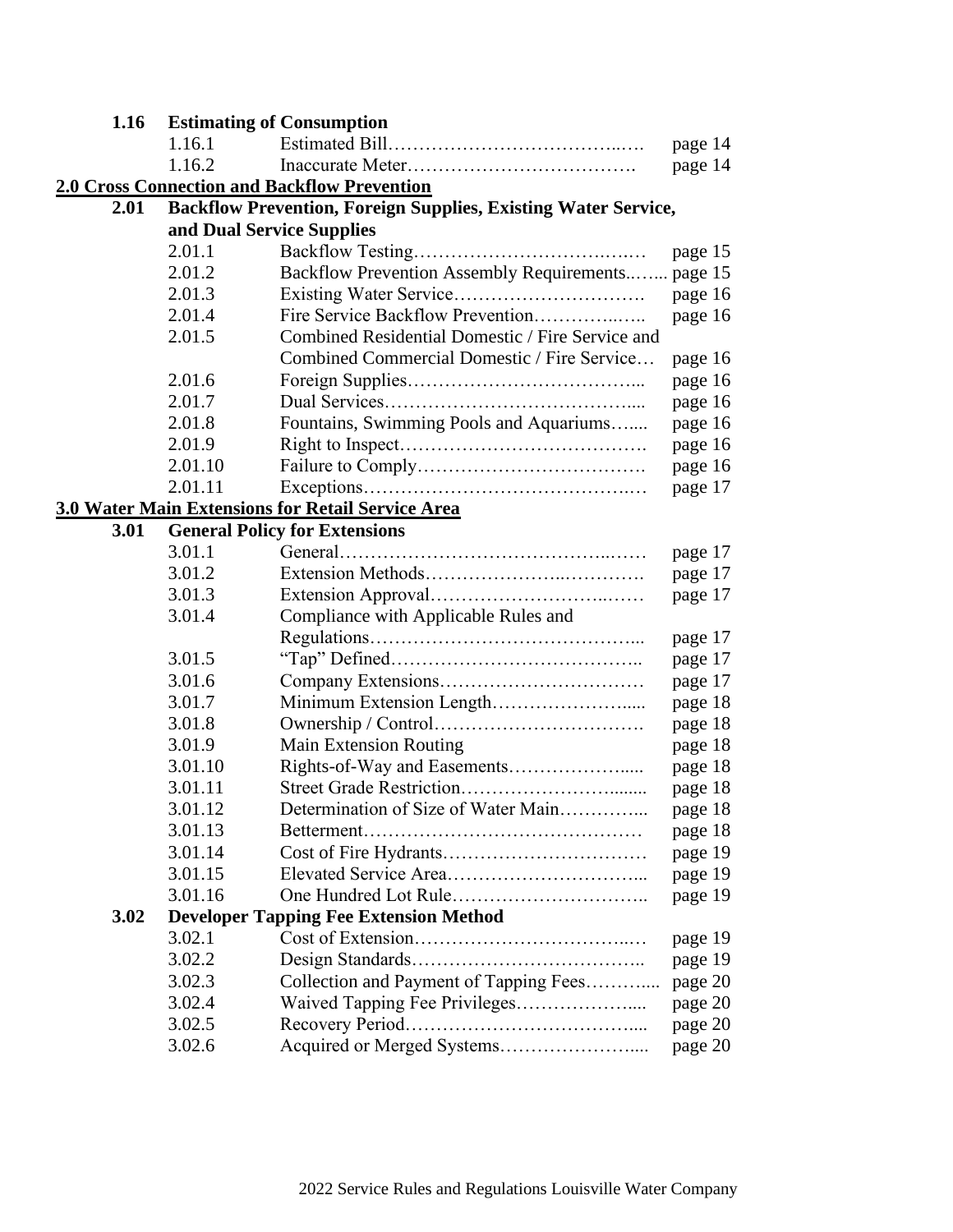## **3.03 Refunding of Installation Cost Extension Method**

|                          | 3.03.1                                                     |                                                         | page 20 |  |
|--------------------------|------------------------------------------------------------|---------------------------------------------------------|---------|--|
|                          | 3.03.2                                                     | Refund for Projects Utilizing $5/8 \times 3/4$ "        |         |  |
|                          |                                                            |                                                         | page 21 |  |
|                          | 3.03.3                                                     | Refund for Projects Utilizing Unconfirmed               |         |  |
|                          |                                                            | Sizes of Services Greater than $5/8 \times 3/4$ "       | page 22 |  |
|                          | 3.04                                                       | <b>Two-Thirds Majority Tapping Fee Extension Method</b> |         |  |
|                          | 3.04.1                                                     |                                                         | page 23 |  |
|                          | 3.04.2                                                     |                                                         | page 23 |  |
|                          | 3.04.3                                                     | Design and Construction Standards                       | page 23 |  |
|                          | 3.04.4                                                     |                                                         | page 23 |  |
|                          | 3.04.5                                                     |                                                         | page 24 |  |
|                          | 3.04.6                                                     |                                                         | page 24 |  |
|                          | 3.04.7                                                     |                                                         | page 24 |  |
|                          | 3.04.8                                                     |                                                         | page 24 |  |
| 3.05                     | <b>Apportionment Warrant Extension Method (KRS 96.265)</b> |                                                         |         |  |
|                          | 3.05.1                                                     |                                                         | page 24 |  |
|                          | 3.05.2                                                     | Apportionment Warrant Tapping Fees                      | page 24 |  |
|                          | 3.05.3                                                     |                                                         | page 25 |  |
| 3.06                     |                                                            | <b>Rebating Tapping Fee Extension Method</b>            |         |  |
|                          | 3.06.1                                                     |                                                         | page 25 |  |
|                          | 3.06.2                                                     |                                                         | page 25 |  |
|                          | 3.06.3                                                     |                                                         | page 25 |  |
|                          | 3.06.4                                                     |                                                         | page 25 |  |
|                          | 3.06.5                                                     |                                                         | page 25 |  |
| 3.07                     | <b>System Development Charge Rule</b>                      |                                                         |         |  |
|                          | 3.07.1                                                     |                                                         | page 26 |  |
|                          | 3.07.2                                                     | Specific System Development Charge                      | page 26 |  |
| 3.08                     |                                                            | <b>Waterworks Facility Relocation</b>                   |         |  |
|                          | 3.08.1                                                     |                                                         | page 26 |  |
|                          | 3.08.2                                                     | Construction Procurement Options                        | page 26 |  |
|                          | 3.08.3                                                     | Undepreciated Value of Assets to be Relocated           |         |  |
|                          |                                                            |                                                         | page 27 |  |
|                          | 3.08.4                                                     |                                                         | page 27 |  |
|                          | 3.08.5                                                     |                                                         | page 27 |  |
|                          | 3.08.6                                                     | Determination of Size of Water Main                     | page 27 |  |
|                          | 3.08.7                                                     |                                                         | page 27 |  |
| <b>4.0 Tapping Fees</b>  |                                                            |                                                         |         |  |
| 4.01                     |                                                            |                                                         | page 28 |  |
| 4.02                     |                                                            |                                                         | page 28 |  |
| 4.03                     |                                                            |                                                         | page 28 |  |
| <b>5.0 Fire Hydrants</b> |                                                            |                                                         |         |  |
| 5.01                     |                                                            |                                                         | page 28 |  |
| 5.02                     | Fire Hydrants Requested by Individuals or Agencies         |                                                         | page 28 |  |
| 5.03                     |                                                            |                                                         | page 28 |  |
| 5.04                     |                                                            |                                                         | page 28 |  |

5.05 Private Fire Hydrants……………………………… page 28

2022 Service Rules and Regulations Louisville Water Company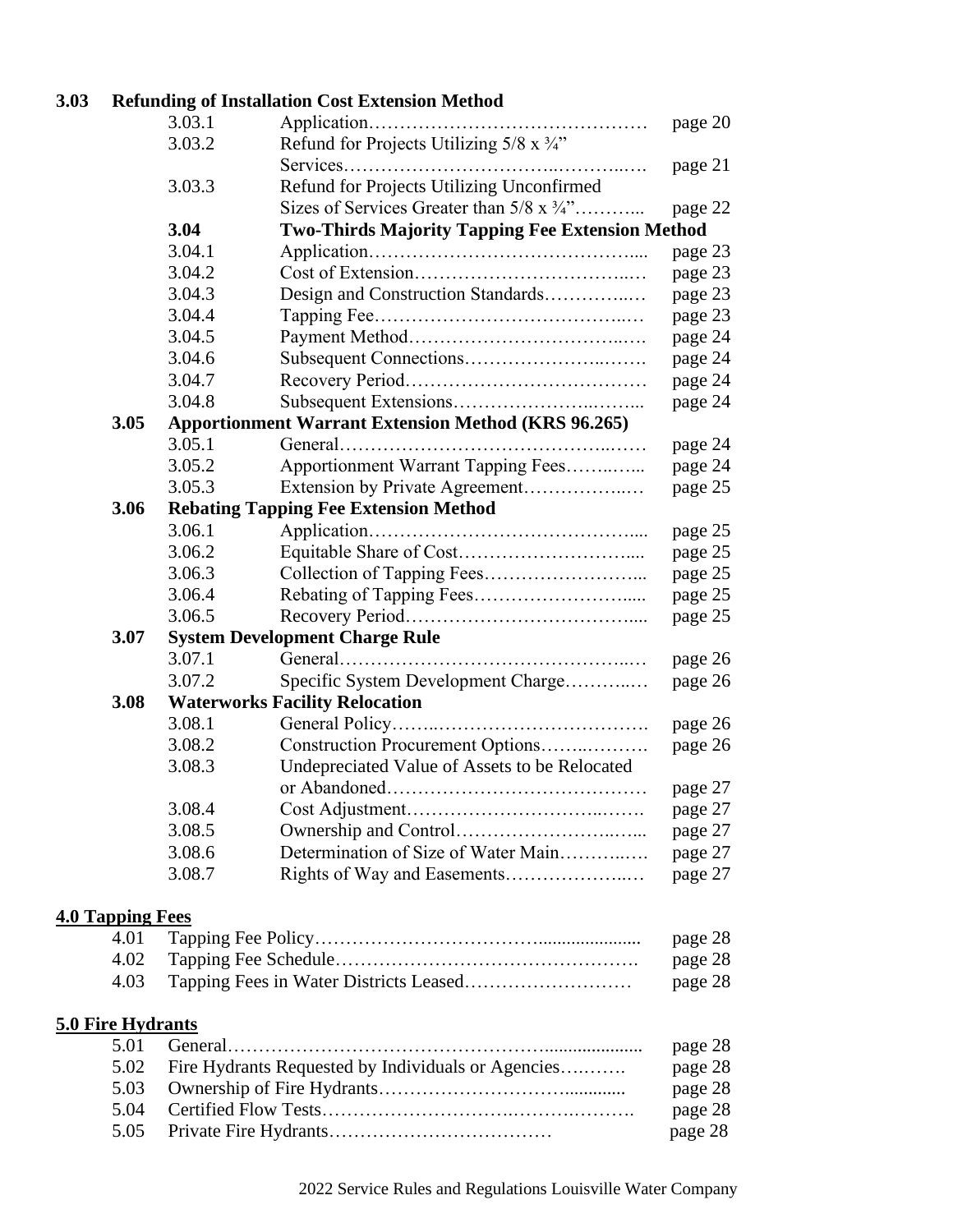## **1.0 WATER SERVICE AND METERS**

#### **1.01 General Policies**

- 1.01.1 Application of Rules All water service shall be governed by these rules and regulations as stated or as amended by the Board of Water Works. The rules and regulations shall be strictly and impartially enforced by the Louisville Water Company officers, employees and the Board of Water Works. Variances from these rules and regulations must be authorized by the Chief Engineer or his designee with documentation of the variance filed with the Corporate Secretary.
- 1.01.2 Violation of Rules Any customer violating or permitting violations of the Company's rules and regulations governing the introduction, supply and consumption of water will be notified thereof, in writing. The notification of violation will be delivered by hand or by certified mail. If the customer then fails or refuses to comply immediately with the order of the Company, the Company may terminate the water service. The Company retains its right to recover all costs incurred because of such violation and to report violations of law. Water service will not be restored until the rule violation is corrected, satisfactory arrangements have been made to recover all costs incurred as a result of the violation, and satisfactory assurance is given that future abuses will not occur. In the case of persistent violation and disregard of the Company's rules, the service attachment, corporation stop or ferrule, may be withdrawn from the distribution pipe and the supply wholly discontinued.
- 1.01.3 Water Quality The Company will meet all State and Federal standards and / or any other applicable governmental laws and regulations for drinking water. However, the Company is not and cannot be responsible for the quality of its product once such product leaves its system and passes a point beyond its control.

The Company expressly reserves the right to disconnect, confiscate unauthorized devices, and / or discontinue water service or any other connection with or without notice where the Company discovers, finds or is otherwise made aware of any such installation that poses a threat to the public water supply, public health or public safety.

1.01.4 Water Supply - The Company cannot guarantee a specific water pressure, quantity or an uninterrupted supply of water. The supply will be as free from interruptions as is possible. The supply and pressure in the public water system may be affected by main breaks, scheduled repairs, alterations, additions, fire hydrant usage, variations in hydraulic performance and acts of God.

## **1.02 Application / Eligibility**

- 1.02.1 Eligibility for Service Except as permitted under Service Rule 1.07, a property is eligible for water service only when it resides within Louisville Water's retail service area and abuts a public right-of-way, public water easement or other public utility easement within which a Company water distribution main is located.
- 1.02.2 Application for Service Applications for service attachments to distribution pipes must be made by the owner of the premise to be served or by the owner's agent as authorized in writing. When requested by the Company, the applicant must, as a prerequisite for the granting of the application, provide proof of ownership or written authority to act as an agent for the owner, state fully and truthfully all purposes for which the water is requested, provide the desired peak flow rate, , and sign a required application for such service. Applications will be reviewed to determine eligibility and may be denied. Examples of ineligibility may include, but are not limited to, reasonable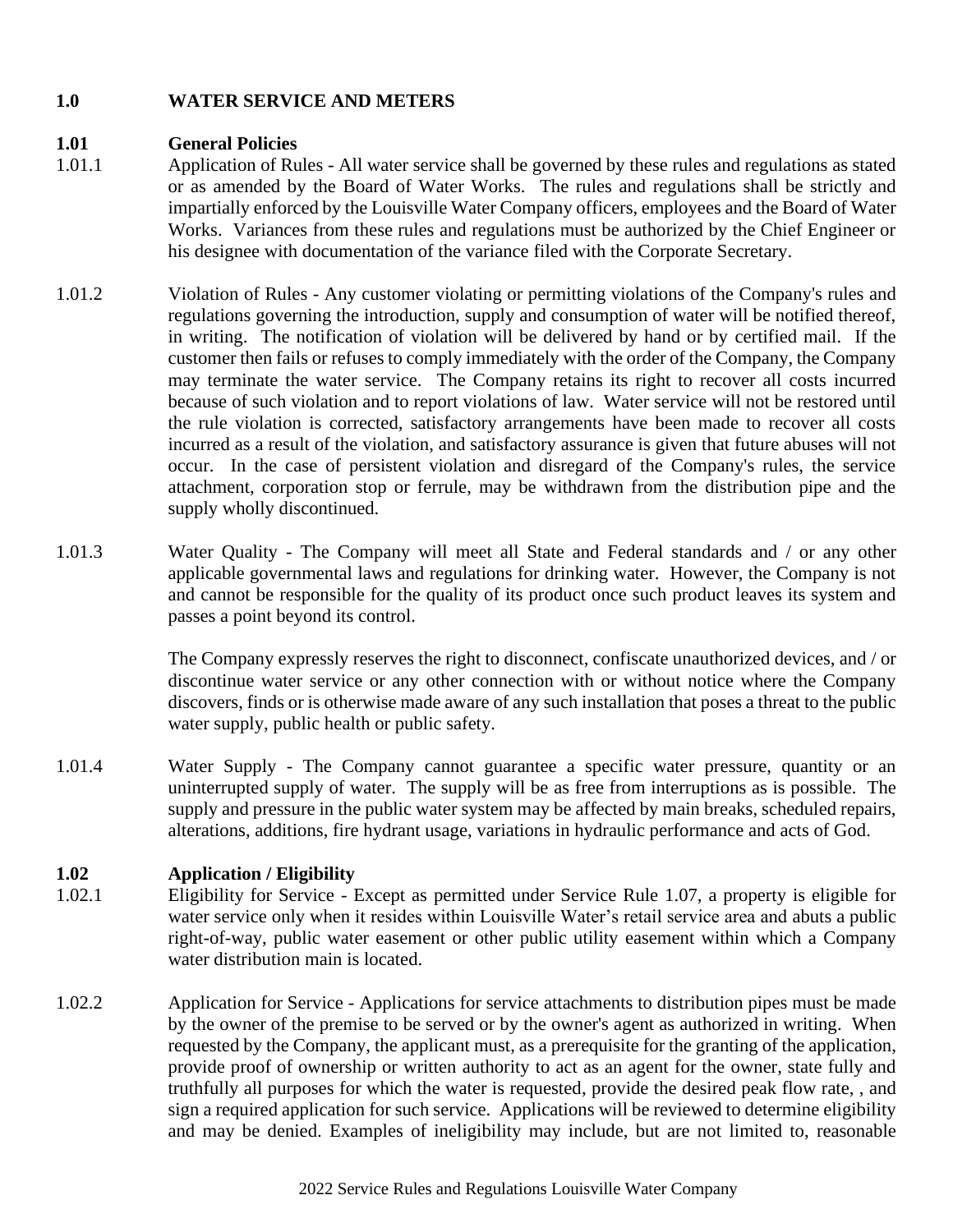suspicion of identity theft, insufficient required paperwork or permits, noncompliance with Louisville Water Service Rules and Regulations and / or inadequate hydraulic capacity.

1.02.3 Payment of Fees / Charges - Upon approval of an application, service will be scheduled upon receipt of applicable fees and charges related to obtaining service and payment of all other outstanding bills or charges from another address where service was provided and was the responsibility of the applicant. Any additional charges or refund on accounts will be made to the person or business named as account holder.

#### **1.03 Retail Water Service**

- 1.03.1 Service Installation Upon proper application for its service, the Company shall furnish and install (if not already present), at the applicant's expense, that portion of the service line from the Company's distribution main to the applicant's property line or easement line including necessary appurtenances. Installation of water service may occur at discretion of Chief Engineer. In addition to the foregoing, the Company reserves the right regarding removing any unused services on the premise, including but not limited to, the meter frame and cover and filling in the vault with sand or crushed stone and cutting the service line at the main and turning the corporation stop off, all at the applicant's expense.
- 1.03.2 Plumbing Permits Louisville Water's New Service Applications requires a Division of Plumbing permit for each domestic and irrigation service to verify the intended structure is going through the proper regulatory building channels. If an exemption has been granted, a completed Affidavit for Farmstead Exemption Form must be provided at the time of application submittal. The service will not be installed until the applicant obtains and submits copies of all necessary approvals and permits from the local plumbing inspection office and health department. Plumbing permits may be obtained from the following agencies:
	- Bullitt County Health Department (for property in Bullitt County)
	- State Department of Housing, Division of Plumbing (for property in Jefferson County)
	- Oldham County Health Department (for property in Oldham County)
- 1.03.3 Charge for Service There shall be a flat service installation fee under typical construction conditions for the following:

| $\frac{3}{4}$ domestic or irrigation services   | 1" domestic or irrigation services  |
|-------------------------------------------------|-------------------------------------|
| $ 1\frac{1}{2}$ domestic or irrigation services | 2" domestic or irrigation services  |
| 1" two-way domestic service                     | $\frac{3}{4}$ " irrigation retrofit |
| $\vert$ 1" irrigation retrofit                  | $4$ " fire service                  |
| $ 6$ " fire service                             |                                     |

The Company may also establish service installation fees for other services as applicable. The Company reserves the right to charge the actual costs of installation (e.g. rock, multi-lane roads, LOJIC GIS data, staff time to process service application. etc.). If, in the judgment of the Company, any water service line installation has unusual installation obstacles or shall be longer than 100 feet, then such services will be installed on an actual cost basis.

The amount of the flat service installation fee is approved by the Board and shall be published as the Louisville Water Company New Service Fee Schedule. Charges are determined from the estimated average cost of installations based on service size.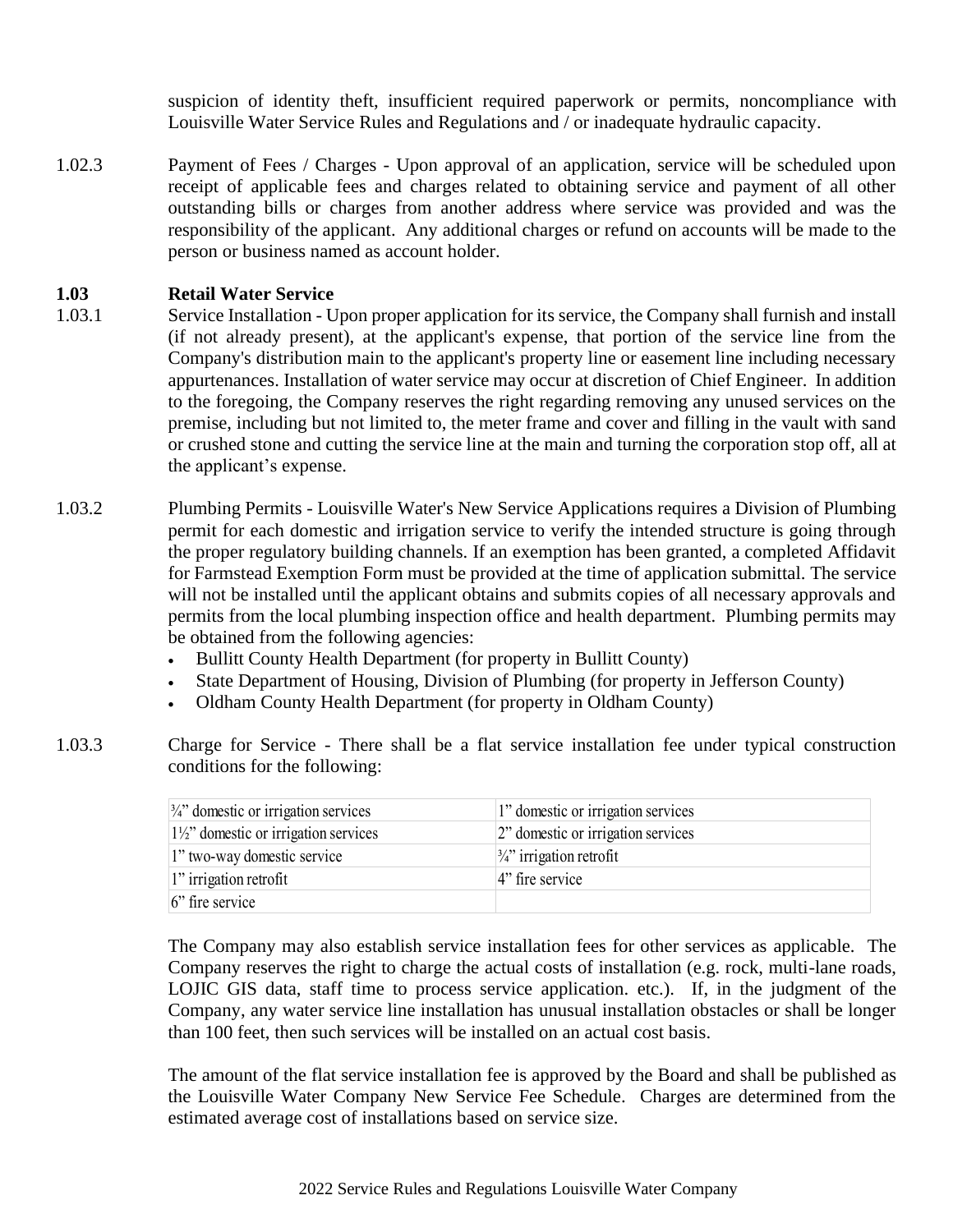Services to critical customers such as, hospitals, dialysis facilities, surgical centers, schools, nursing homes, and hotels shall be installed with isolation valves on either side of their service tap on looped mains and provided with a secondary water supply grid-tie on dead ended mains. Exceptions to this rule will be reviewed and approved by the Chief Engineer or designee.

Any service for which a service installation fee has not been established shall be installed on an actual cost basis. The installation fee or deposit based on the estimated cost will be taken at the time of application.

#### **1.04 Types of Services Available**

Unless specifically authorized in Rule 1.09, 1.15.4, 1.15.5, or 2.01.7, only one domestic, one fire and one irrigation service shall be provided into a premise unless the Chief Engineer, or designee, approves the customer's demonstrated need for additional service and appropriate backflow prevention is installed as approved by the Company as required in Rule 2.01.1.

- 1.04.1 Domestic Service A domestic service is defined as a water service to provide water for potable purposes. A domestic service shall be the only source used in filling swimming pools.
- 1.04.2 Fire Service A fire service is defined as a water service to provide water for fire protection or firefighting purposes and it is not for potable use. Fire Services 4" and larger to supply sprinkler systems and/or private hydrants must be a separate service attachment from the domestic service.
- 1.04.3 Irrigation Service An irrigation service is defined as a water service to provide water for irrigation of vegetation, and frost proof yard hydrants. An irrigation service shall not be used as a source to fill swimming pools or for any other sanitary or potable use and none of the water shall be discharged into the sanitary sewer system. An irrigation service can be installed by performing a separate tap of the water main or by separating the existing service line  $\ll$  1" domestic service) into a domestic meter and an irrigation meter. Assuming the domestic service and the irrigation service are utilized at different times, there will be no effect on the water pressure.
- 1.04.4 Combined Residential Domestic / Fire Service A combined residential domestic / fire service is defined as a fire sprinkler system that complies with the most current version of NFPA 13R combined with a domestic service for residential customers.
- 1.04.5 Combined Commercial Domestic / Fire Service A combined commercial domestic / fire service is defined as a commercial limited area fire sprinkler system that complies with the most current version of NFPA 13R and 13D, combined with a domestic service for commercial customers.
- 1.04.6 Livestock Service A livestock service is defined as a water service to provide water to livestock and other animals, poultry, etc. that are domesticated. A livestock service shall not be used as a source to fill swimming pools or for any other sanitary or potable use and none of the water shall be discharged into the sanitary sewer system. The private service piping for a livestock service shall provide backflow protection in accordance with Louisville Water's backflow prevention standard.
- 1.04.7 Wholesale service A wholesale service is defined as a water service to provide water to a customer for resales purposes, while in agreement with service rule 1.05.6, and 105.7.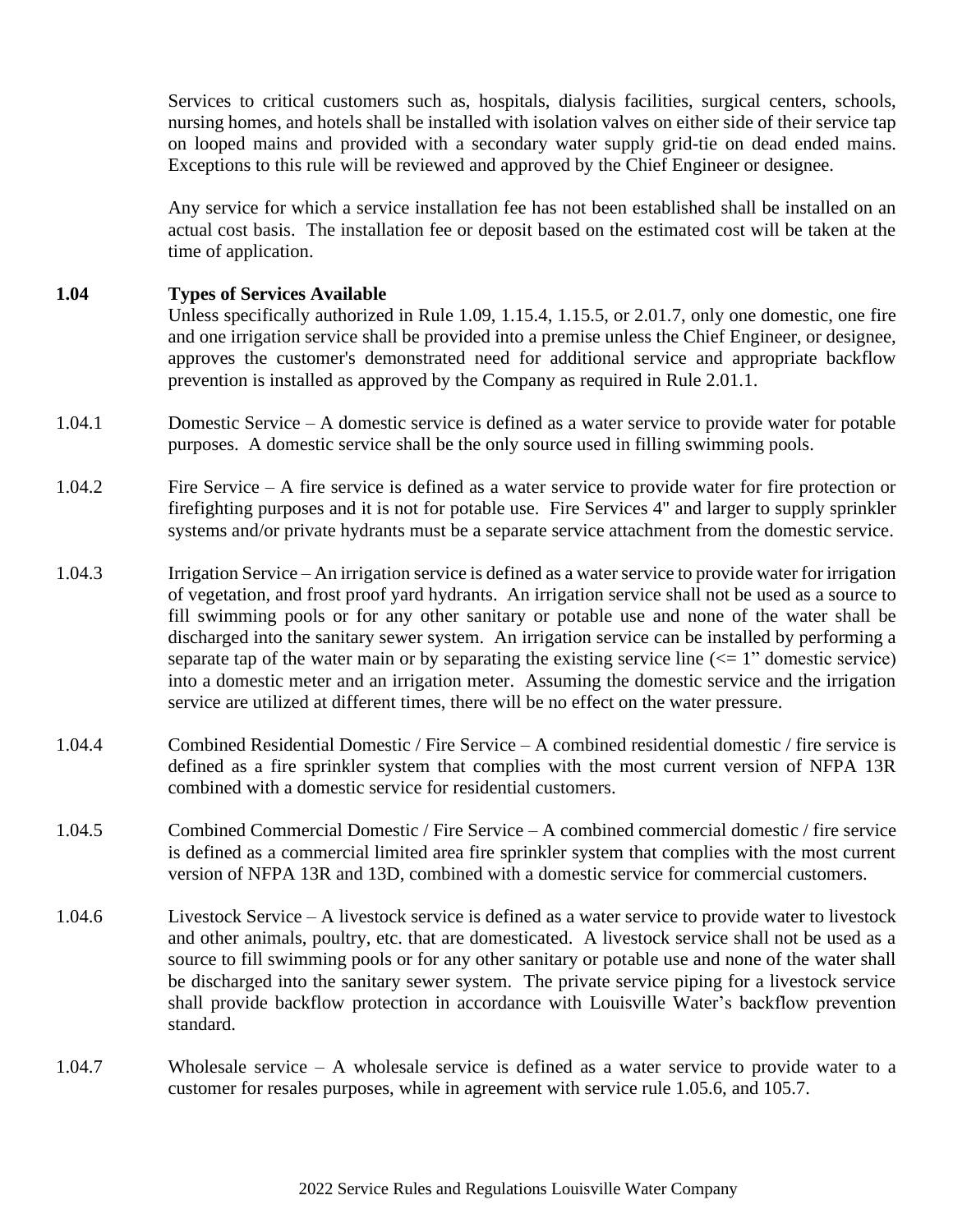## **1.05 Location of Meter / Responsibility for Service**

1.05.1 General - The Company shall own and maintain the water meter, meter vault and service line from the water main to and including the meter assembly in the meter vault and the tailpiece extending to the customer's property service connection. The customer shall own and maintain the private service line between the property service connection and the premise. In addition, the customer owns and maintains the union between the tail piece and the private service line. All persons who are not Louisville Water employees or authorized contractors are prohibited from

accessing the meter vault and its contents including the meter and its appurtenances except in case of an emergency shut off of the service. The Company may pursue legal action against anyone illegally accessing its facilities, including the meter vaults.

Location of Meter / Service - Meters shall be generally installed in vaults located in the right-ofway or public easement area as near as possible to the customer's property line or easement line. Water service pipe and meters shall generally be installed so that the service pipe and meter are perpendicular to the water main. Given this limitation, and except as set out below, the water service pipe and meter installed by the Company shall be at a location agreed upon between the Company and the applicant. Where service is installed, the location shall be as designated below (in order of priority):

- a. Location of previously installed service sleeve, or
- b. For a corner lot, in the middle of the premise on the side of the property closest to the water main (no stake card present and no previously installed service sleeve) unless customer has agreed to pay for actual cost of installation, or
- c. Location of private service lines installed prior to the meter / service installation (if no previously installed service sleeve), or
- d. Location of stake card, provided by the Company, attached to a stake, placed on site by the applicant, or
- e. The location marked on the service application (if no stake card present).

The cost of relocation of service pipes, vaults, and meters in a different location than the one determined by the Company as set forth above shall be paid by the applicant.

It shall be the responsibility of the applicant to maintain the card and stake at the proper location, if applicable, until the service pipe and meter vault are installed. Service installation is dependent on site accessibility to the property. Assuring accessibility is the responsibility of the applicant. The Company reserves the right to locate services without agreement where necessary. The Customer is responsible to connect and maintain the service connection. The applicant shall establish final grade at the location proposed for the meter vault prior to making application for water service. The applicant shall be responsible for the cost of any grade adjustment of the meter vault and/or service line that must be made after installation by the Company

Special Interior Meter Location - Where it is necessary to install an interior meter within a customer's premise, ample and suitable space, free from exposure to frost, shall be furnished to the Company by the owner of such premise wherein to set, read, and repair the meter. This space at all times shall be accessible to the Company's employees, which shall be unobstructed by the customer. Any damage incurred as a result of leakage within the customer's premise shall not be the liability of the Company. Where a meter is located within the customer's premise, the customer shall have available near the meter, facilities or equipment to drain or remove any water leakage from the meter or Company facilities.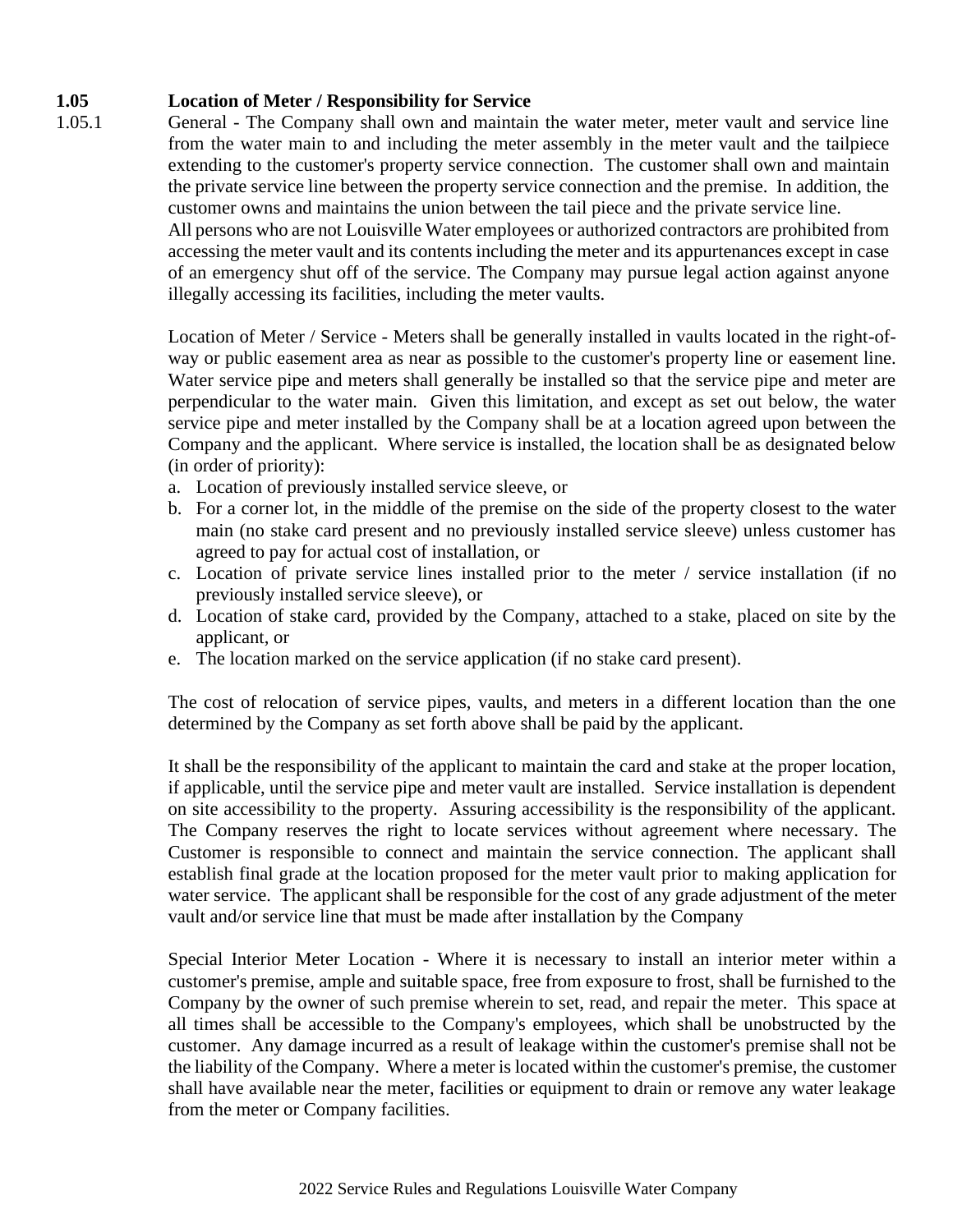- 1.05.2 Length of Service Service lines greater than 100 feet in length from the main to the meter must be approved by the Chief Engineer or designee.
- 1.05.3 Maximum Service Size The maximum service size shall be one pipe size smaller than the main, unless approved by the chief engineer or designee.
- 1.05.4 Customer / Applicant Obligation for Facilities The applicant shall furnish and install the necessary private service line from the property line or easement line to the place of consumption and shall be responsible for the maintenance of the same.
- 1.05.5 Private Plumbing Facilities Maintenance Obligations All premise owners, tenants, and customers shall keep their private service lines, water shut-off valves, and other plumbing fixtures in good repair and operating condition to preclude the public water supply from adverse risk or to prevent any contamination of the public water supply.
- 1.05.6 Re-Sale of Water Water delivered by the Company shall not be resold except as permitted by the Company pursuant to a written agreement, including an application under Rule 1.06.3 to utilize a fill station.
- 1.05.7 Use of Water Water delivered by the Company shall not be used in any way that might conflict with Company or governmental rules and regulations.
- 1.05.8 Enlargement and Relocation of Service Line Customer will be required to pay for the installation of a new service and the cost to discontinue the old service when the customer requests relocation or enlargement of an existing service line.
- 1.05.9 All existing services within a development will be discontinued at the customer's expense upon new service installation to comply with Rule 1.04.

#### **1.06 Meter Measurement Required of All Water Supplied**

- 1.06.1 Meter Requirement All water supplied by the Company shall be measured by meters installed and maintained by the Company for that purpose. Louisville Water Company shall issue all meter and service installation materials.
- 1.06.2 Unauthorized Water Usage If it is determined that water is being used or taken without being properly metered by a Louisville Water device or if an unauthorized bypass of a meter has been installed, the Company, at its discretion, will bill the responsible customer for the estimated amount of water usage. If the unauthorized water use continues or poses a threat to the safety of the public water supply, the Company may disconnect, confiscate the unauthorized device, and discontinue the water service to the premise as provided in Rule 1.13.2 with or without notice to the customer. The Company reserves the right to prosecute water theft in addition to the above actions.
- 1.06.3 Water Fill Stations The Company may, at its option, provide fill stations to supply water to mobile tanks. Those wishing to use such fill stations must pay via credit card at the fill station pump. Fill stations must not be used for lawn chemical service, mobile vehicle washing or other activities involving potentially toxic or hazardous materials due to the following, which includes but is not limited to, potential hazards of back-siphonage and introduction of toxic or foreign materials into public water system.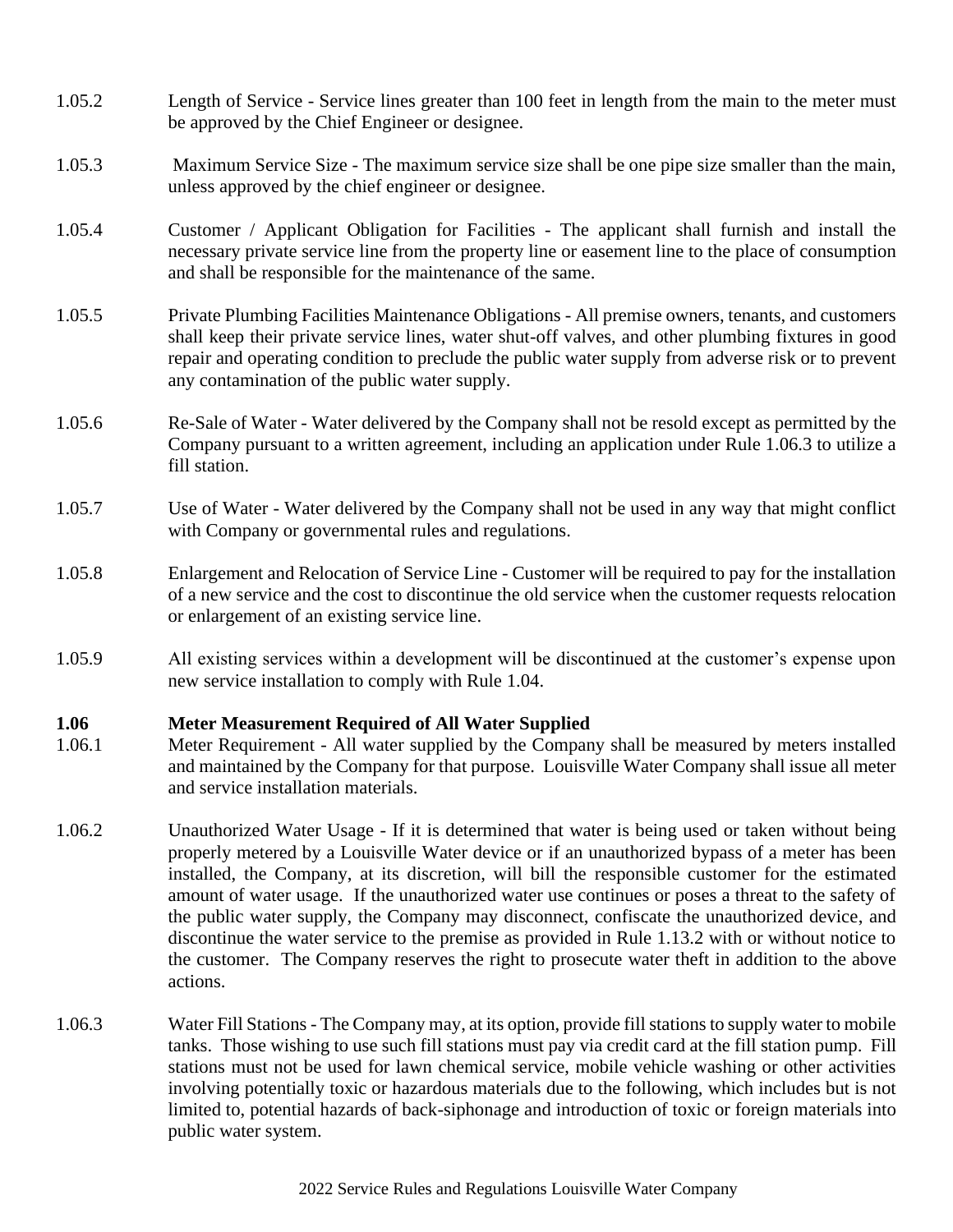## **1.07 Water Service Through Private Easement**

- 1.07.1 Meter Application Criteria Upon application for water service the Company may allow such a property to receive metered water service through a private service line installed within a private water easement so long as the following criteria are met:
	- a. Where installation of a public water main is determined by the Company to not be in its best interest.
	- b. The property does not front a publicly dedicated right-of-way or public water main extension.
	- c. The applicant obtains a letter from the appropriate fire district indicating that the fire protection district has no objection to the installation of a domestic water service and service line to the property in question, and that the installation of a public fire hydrant is not required.
	- d. The maximum length of the private water service line generally shall not exceed 1,000 linear feet, measured from the Company's meter, and shall generally not exceed 50 feet in elevation change from the Company's meter to the structure unless system capabilities can support a longer private service line of such a private water service installation or the applicant formally commits to installation of private water service improvements as required to maintain adequate pressure and flow.
	- e. The property proposed for service must have available to it a minimum 10 feet wide perpetual private water service easement that permits the installation, maintenance, repair or replacement of a private water line extending from a public water main to the benefited property. A copy of the duly recorded easement document must be provided to the Company prior to application for service. The easement shall be that form approved by the Company.
	- f. The property proposed for service must have a recorded declaration of restriction limiting further development until it abuts a public right-of-way or it abuts a water main extension within a publicly dedicated easement. A copy of the recorded declaration, in a form satisfactory to the Company, must be provided to the Company prior to the application for service.
- 1.07.2 Approval Each written request for water service through a private easement will be reviewed on a case-by-case basis and be subject to approval by the Chief Engineer or designee.
- 1.07.3 Failure to Comply Failure of the applicant to comply with the requirements set forth under Section 1.07.1 as approved under Section 1.07.2 is subject to water service shut off or discontinuance at the sole discretion of the Company with notice to the applicant.

## **1.08 Temporary Service / Meters**

- 1.08.1 Application for Temporary Service Upon proper application for a temporary service, the Company may issue a temporary service account and a temporary meter service assembly for use by the applicant in accordance with these rules. Applications for temporary services will not be accepted for lawn chemical service, mobile vehicle washing or other activities involving potentially toxic or hazardous materials due to the following, which includes but is not limited to, potential hazards of back-siphonage and introduction of toxic or foreign materials into the public water system. If the temporary service is used for fill tanks, vessels, or impoundments, the customer must operate the temporary service with a Reduced Pressure Zone (RPZ) assembly back flow prevention device or air gap between the temporary meter service assembly and the receiving tank, vessel, or impoundment.
- 1.08.2 Temporary Account Period Temporary service account permits may be issued for periods of up to twelve months in length, and the Company may issue renewals upon expiration of the permit period. At no time may a temporary service compromise the performance and safety of the public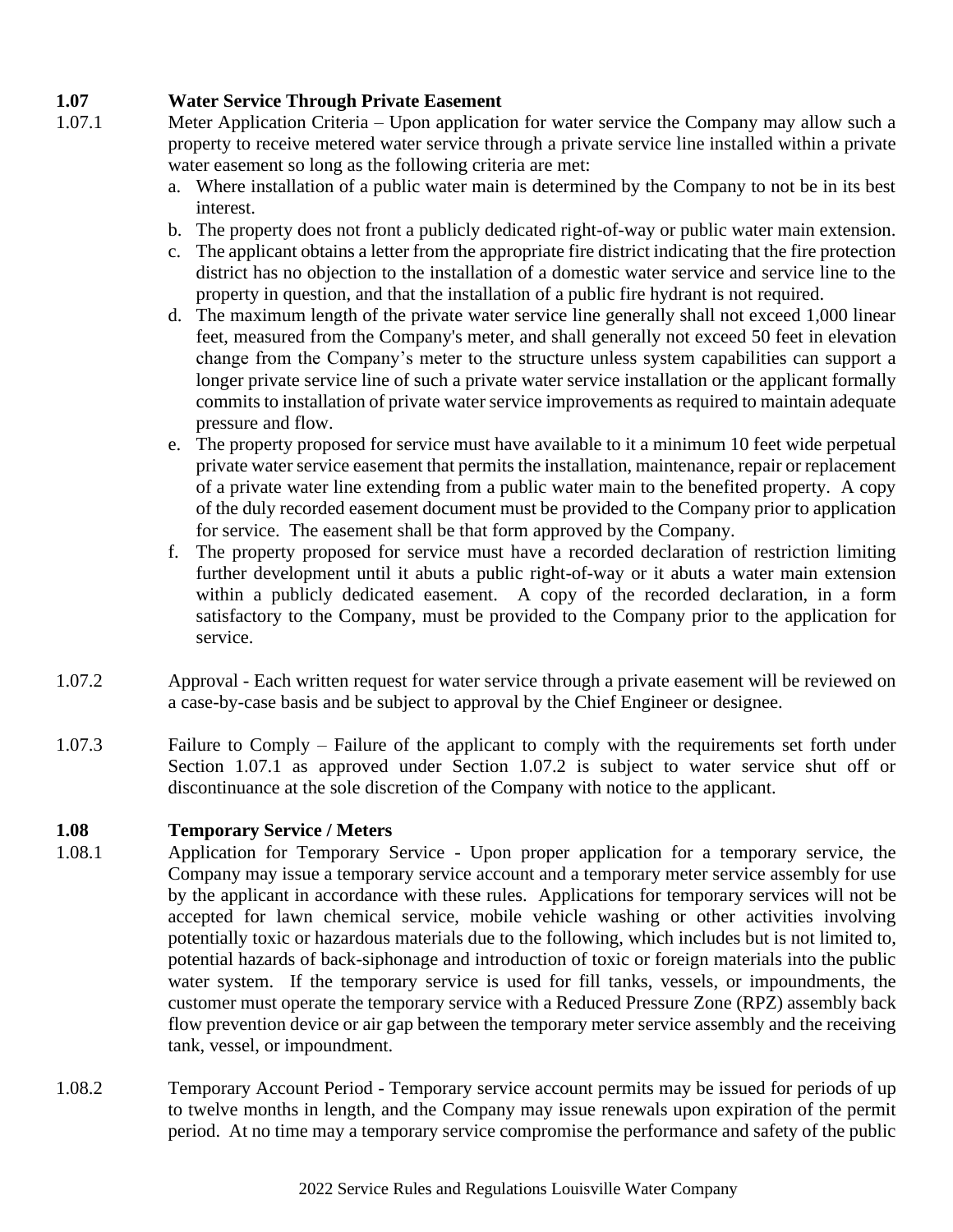water supply system. Therefore, a permit may be issued for shorter durations and may be terminated prematurely if, in the judgment of the Company, the temporary service compromises the public water supply system. All temporary service meters must be returned for testing and maintenance at the end of the permit period.

- 1.08.3 Temporary Service Attachments Upon approval by the Company, temporary services will be attached only to existing services or fire hydrants. When a fire hydrant is utilized, the permit shall be for only the fire hydrant specified by the attachment number on the application, and the applicant shall give notice of use of that fire hydrant to the appropriate fire district. For certain uses, such as road or pipeline construction, where more than one fire hydrant is involved, the temporary service permit may be written to cover multiple fire hydrants. The hydrants to be used must be specified by attachment numbers on the application. In case of multiple fire hydrants use, exact locations and addresses are required, and the applicants shall give notice of use to the appropriate fire districts. This will allow Louisville Water to inspect the fire hydrants for damages and proper functionality. The Company reserves the right to bill the customer for repairs and damages to any fire hydrants that are being utilized for the temporary service application.
- 1.08.4 Fees / Charges Temporary services are subject to the following:
	- a. water service charge
	- b. daily service fee
	- c. deposit (partially refundable) covering the cost of the meter assembly
	- d. water consumption charge
	- e. damage fees for the temporary service meter assembly/ fire hydrant
	- f. Unreturned meter fee
	- g. Missing Read fee

The refundable deposit will be returned, less deductions for unbilled water consumption and any damage to the meter assembly, fire hydrants, and / or appurtenances used, or any unpaid balance on account.

1.08.5 Company Removal of Temporary Service - The Company reserves the right to suspend or terminate temporary service permits and to remove, retrieve or confiscate a temporary service meter assembly, when necessary to enforce Company service rules when it otherwise endangers the public water supply, or for non-payment.

#### **1.09 Multiple Unit Premises**

- 1.09.1 General Only one building shall be supplied with water from each service attachment, unless the buildings to be supplied with water are on the same property and owned by the same entity which shall be responsible for all water bills.
- 1.09.2 Multiple Units Apartment houses, condominiums, patio homes, shopping strips, or other similar structures owned by one entity, and each having their own distinct physical address, may have separate service attachments. Each tenant will be responsible for their own water bill. Individual service attachments may be supplied to each premise provided that each individual unit has a direct perpendicular pathway to the public right-of-way or public easement that contains a water main. Individual service connections will not be installed for premises above or below the ground floor.
- 1.09.3 Master Meters Master Meters shall be permitted to supply water to multiple premises, tenants, persons or structures providing the following criteria are met: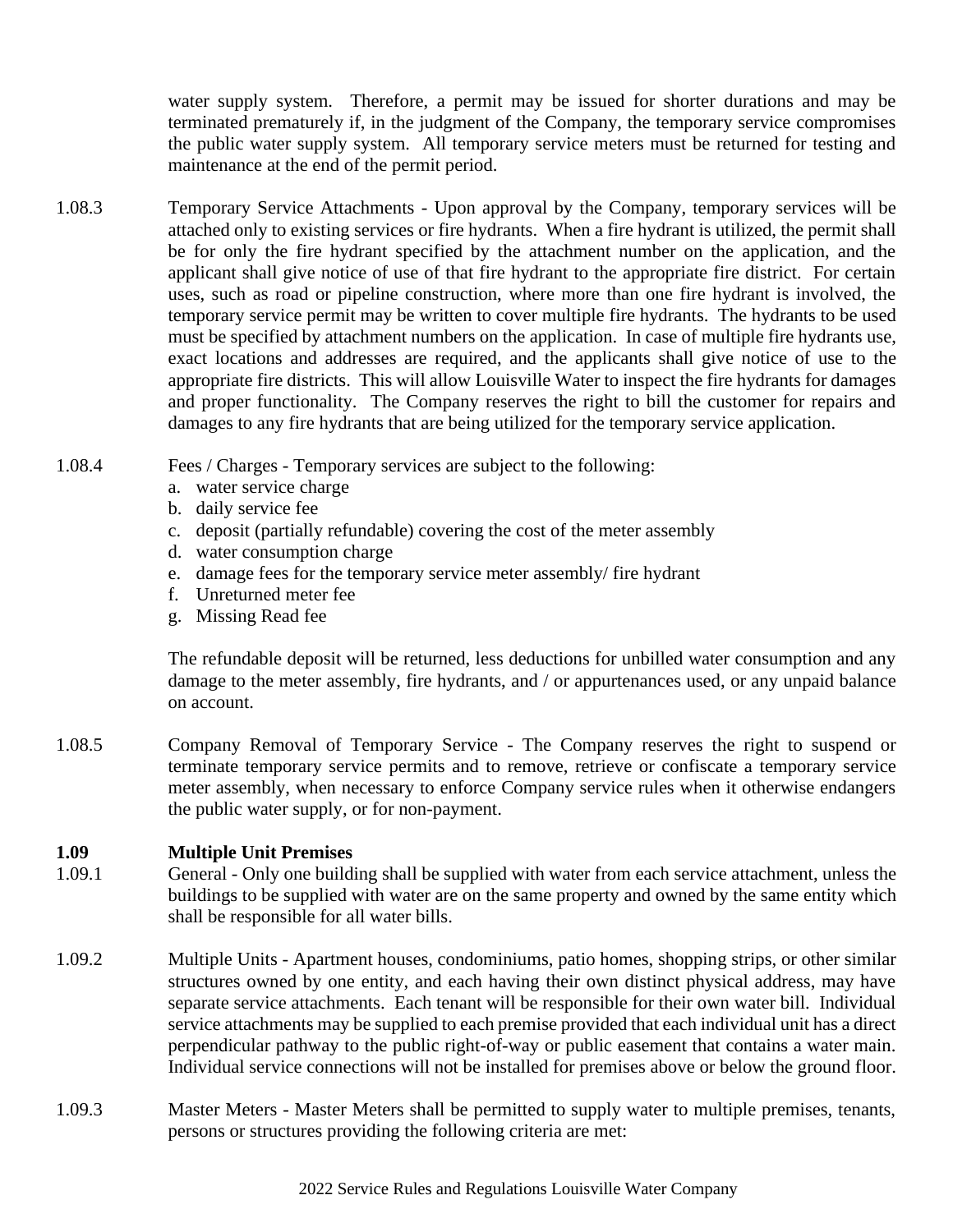- a. Buildings or structures front dedicated right-of-way, roadways, or Company easements in which a public water main could be installed.
- b. One person or entity will pay the water bill.
- c. System Development Charge (SDC) will apply to all retail Master Meters.
- d. The Master Meter application must meet the criteria outlined in Section 1.02.2.
- e. The applicant must supply a site plan approved by the appropriate Fire Protection District.
- f. Master Meters of 3 inches and larger shall be reviewed for approval by the Chief Engineer or Designee.
- g. SDC will not apply to Master Meters installed to supply Kentucky Division of Water (KDOW) regulated water distributors.
- h. Master Meter private piping will not cross any public water main and shall not be located closer than five feet to a public water main other than the connection.

## **1.10 Customer's Shut Off Valve**

Water customers, tenants or owners of premises into which service pipes have been introduced or installed are forbidden to operate the Company's shut off valves. Louisville Water recommends that customers, at their expense, install shut off valves on every service line located at the first suitable point beyond the property or easement line. This shut off valve is to enable the owner, tenant, or customer to turn off the water in case of accident to the pipes or water fixtures on the premises.

#### **1.11 Plumber License and Instructions**

- 1.11.1 Plumbing Permit Plumbers licensed under the laws of Kentucky, and with proper permits shall install pipes and fixtures or make connections or repairs to facilities of water customers of the Company and then only in accordance with the rules and regulations of the Company and all applicable local and State plumbing codes.
- 1.11.2 Homeowner's Permit Homeowners, with proper permits, may install pipes and fixtures or make connections or repairs to facilities only on their own property and then only in accordance to the rules and regulations of the Company and all applicable local and State plumbing codes.
- 1.11.3 On / Off Status of Service Only Company representatives may change the status of a water service attachment or service meter.

#### **1.12 Risk of Loss / Liability**

- 1.12.1 Loss, Damage, Injury The Company will not be responsible or liable for any loss, damage, or injury to the customer or third parties arising out of or relating to the introduction of its water service onto a customer's premises.
- 1.12.2 Responsibility Where the space beneath the sidewalk from the curb line to the property line has been appropriated to private use, the piping fixtures and water conveyed therein, and any such damage occasioned thereby, becomes the liability of such owner, occupant, tenant, or water customer.
- 1.12.3 Before You Dig (BUD) Kentucky 811 Prior to excavating, all persons must comply with the requirements of State and local law for locating and marking underground facilities. To reach Kentucky 811 or BUD dial 811.
- 1.12.4 Damage to Company Facilities In all cases where any Company facilities are broken, cut,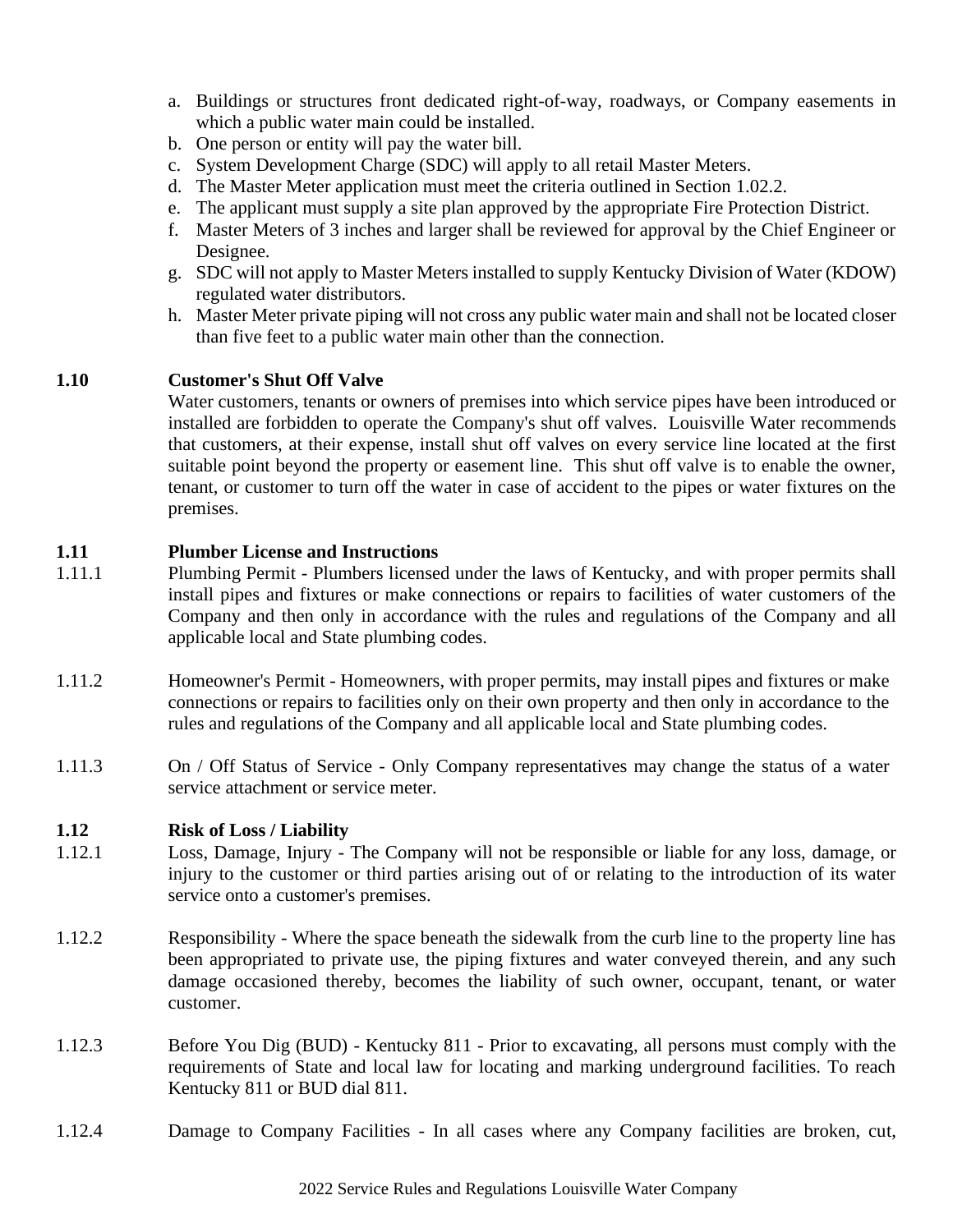otherwise damaged or caused to leak by an act or omission performed by any third party, the Company shall charge a fee, make a claim and pursue collection against the responsible party(ies) for any and all actual costs for repairing and restoring the facility including, but not limited to, the cost of physical repairs, flushing the water supply system, and chemical treatment.

#### **1.13 Cancellation of Service**

- 1.13.1 Cancellation by the Customer When a customer wishes to cancel the water service account in their name, it shall be the customer's responsibility to notify the Company at its office by oral or written order to terminate such service. Only then will the customer be relieved of the responsibility for any future charges for water used through such service.
- 1.13.2 Cancellation by the Company The Company may terminate water service without notice if it poses a threat to the safety of the public water supply or if it is received through an illegal and / or unauthorized connection. The Company may terminate a water service with prior notice for nonpayment of charges and fees.
- 1.13.3 Cancellation of Fire Service In addition Fire Service accounts cannot be cancelled and water turned off unless written permission is granted to the Company from the appropriate fire department.

## **1.14 Account Responsibility**

1.14.1 Customer's receipt of water service from Louisville Water is subject to and governed by the terms of these service rules and regulations. Customer's receipt of such service further constitutes customer's acceptance of financial responsibility as outlined in these service rules and regulations as well as the "Louisville Water Company Tariff, Rate Schedule, and Customer Fees and Charges".

> By Providing your phone number for your Louisville Water account, you consent to receive prerecorded calls and SMS messages containing information about your Louisville Water Service. This can include, but not limited to: outages and disruption of service, field work, subsidies, billing reminders, etc. Louisville Water will never sell your information or use your phone number for any solicitation. You can opt out of the notification by contacting Louisville Water.

Receipt service requires:

- a. LWC requires a valid and current social security number, Individual taxpayer Id number, or an Employer Identification number
- b. Applicant must have no delinquent balances on any account with Louisville Water
- c. Service will not be established at properties in which the property owner has an unpaid balance.
- d. LWC reserves the right to request documentation to establish service. Such documentation includes but not limited to identification, credit worthiness, and right to possession of property.

Service Deposit – A refundable Service Deposit approved by the Board of Water Works will be charged to and may require payment prior to water service connection, or shown on the first billing statement for all customers applying for residential, commercial or industrial water service who:

- a. have had a previous account in bad debt or bankruptcy status; or
- b have had a service disconnected due to non-payment within the last three years of service.
- c have a Utility score below the threshold set by the customer service management team.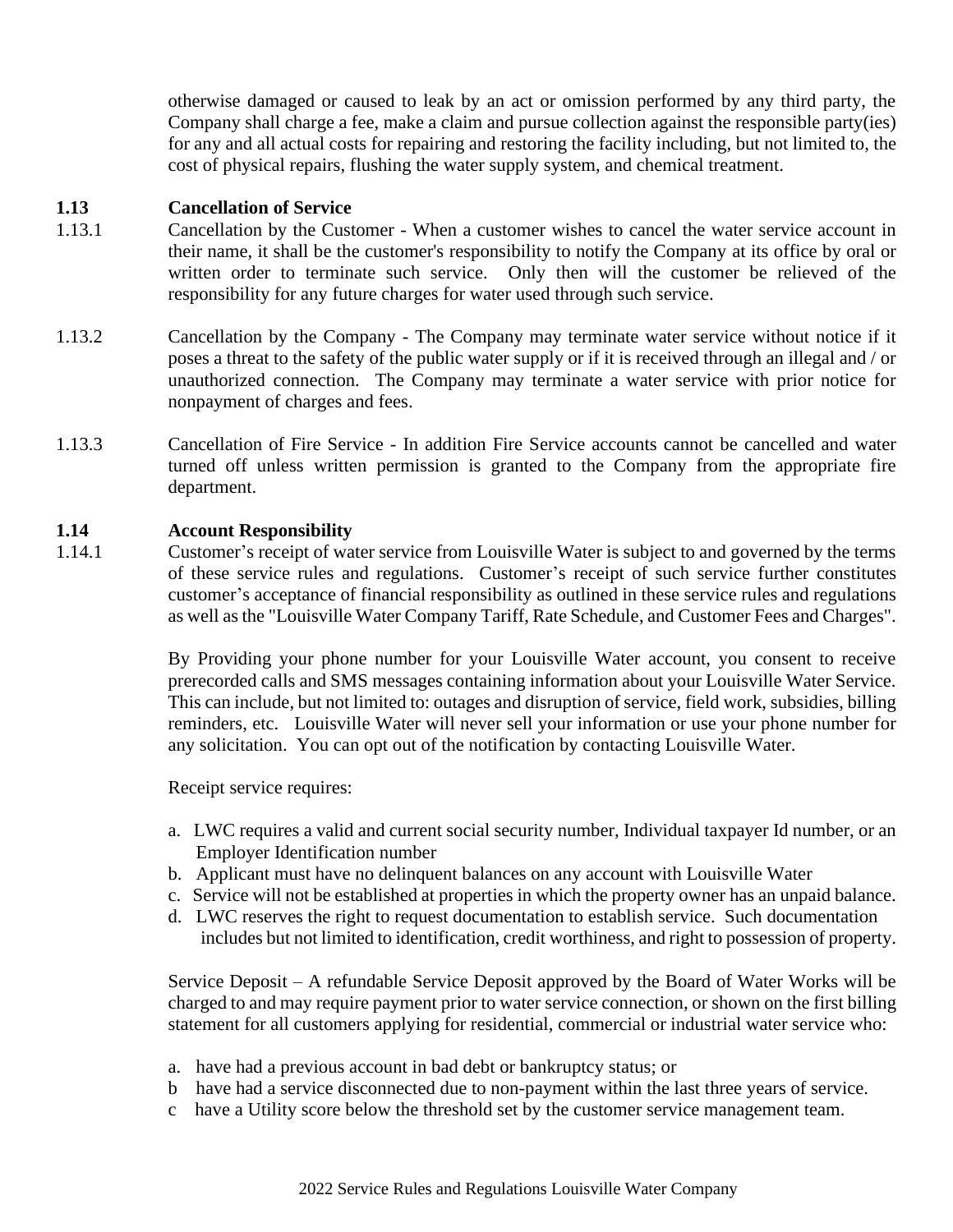The Service Deposit will only be refunded when:

- a. a customer closes the account and a sufficient credit balance exists to cover the full amount or a portion of the service deposit after the final billing of the account; or
- b. the customer has paid their bill in a timely manner for three consecutive years.
- 1.14.2 Late Payment Fee Payment of bills are due monthly or bi-monthly by the end of the business day on the due date displayed on the water bill. If a customer refuses or neglects to pay the bill by the due date indicated, late fees approved by the Board of Water Works will be applied to the total outstanding water balance and shall be immediately due and payable.
- 1.14.3 Delinquent Bills If any consumer becomes delinquent in the payment of water bills, as set in the preceding paragraph of this rule, the Company will, at its discretion and within the guidelines set out below, turn off the water service at the premise(s) or any future premise, on which such delinquency exists. The Company reserves the rights to refuse reconnection of service at such premise(s) until the customer has fulfilled his obligations as herein set out.
- 1.14.4 Overdue Notice Not less than twenty-one (21) days after the original billing, any customer who has failed to pay the amount due shall be notified that the account is overdue, and setting forth a day, not less than seven (7) days after the date of notification, water service will be turned off. Immediate disconnection could result from broken payment arrangements, service found on, or return payments.
- 1.14.5 Responsibility for Service Found On Usage In cases where a service is found on unauthorized (SFO), the owner will be held responsible. LWC will back bill up to 60 days for tenants who request and qualify for service.
- 1.14.6 Account Consultation Officer- The President shall appoint one or more of the Company's employees to act as Account Consultation Officer to hear concerns by customers relative to disputed water bills.
- 1.14.7 Account Consultation- Promptly upon receipt of notice from any customer that a bill is disputed, said customer shall be notified of the date of the Account Consultation which shall be held at the offices of the Company. At this consultation the Consultation officer shall carefully consider all of the evidence presented and, at the conclusion of the hearing, shall advise of the Company's final determination as to the amount due. If for any reason, the Consultation officer is unable to render a decision at the conclusion of the account consultation, he / she will mail the customer a written notice of his / her decision as soon as possible. The Consultation officer shall have the authority to reaffirm the amount owed, to excuse all or any part of the amount owed, or to refund or apply credit to the account. The Consultation officer's decision shall be the final decision of the Company.
- 1.14.8 Shut Off After Account Consultation If the decision of the Consultation officer is to the effect that some amount is still owed to the Company, and that amount is not paid within seven (7) days after either a decision of the Consultation officer at either the conclusion of the consultation or receipt of written notice of the decision to the customer, the Company may turn off said customer's service without further notice.
- 1.14.9 Notice of Shut Off and Non-Payment Fee Prior to turning off water service for non-payment, the Company will attempt to contact customers through a final bill notice to the address listed on the account and if possible through other means that may include a phone call, letter, email or text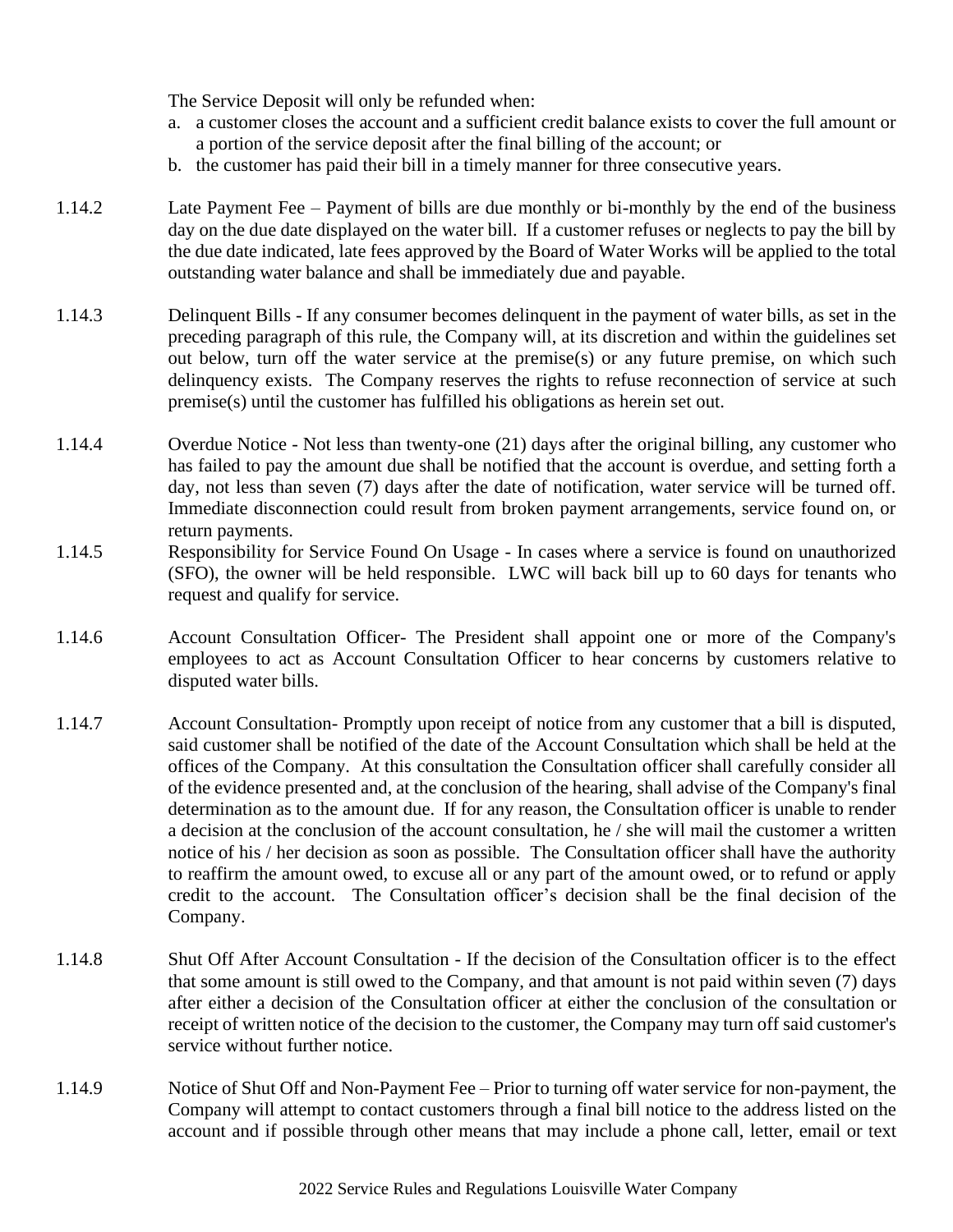(dependent on available customer information). If the customer's payment is not received within 7 days of the due date the service could be scheduled for disconnection. The customer will be charged a disconnect fee per premise on the account upon completion of the disconnection field activity or before customer is reconnected.

- 1.14.10 Restoring Services In order to restore water service that has been turned off due to non-payment, the customer must pay the full account balance including any fees prior to restoration. The restoration of a property that has been KVC'd will take up to 7 to 10 business days.
- 1.14.11 Returned Check or Electronic Payment Fee Should any check, chargeback, or electronic epayment received by the Company from a customer for water service be returned by the bank upon which it was drawn, the Company will charge the customer the Board approved charge then in effect, which, together with the full amount for which the payment was presented, must be paid immediately or water service will be discontinued. In the event such water service is discontinued because of this rule the water service will not be restored until the charges referred to in section 1.14.9 have been paid in addition to the charges imposed by this paragraph.
- 1.14.12 Combined Billing Where more than one metered service serves a single premise, and
	- a. service pipes are not inter-connected within the customer's premise, and
	- b. The entire consumption within the premise cannot be supplied by any one existing service, and
	- c. any one existing service cannot be enlarged to supply the full requirement of the premise because of the capacity of the Company's grid system, and
	- d. with prior approval by the Company the readings of the meters on these services may be combined for computing the bill for water used at the premise.

If the premise is also billed for waste water volume that is based on total water consumption, this combined meter reading will be used for computing the waste water volume charge. When waste water volume charges are based on water consumption, the same meter reading calculation method must be used in computing each charge on any one bill.

The foregoing provisions notwithstanding combined billing cannot be permitted if the charge for water registered by one of the meters is exempt from the State Sales Tax while the charge for water registered by a second such meter is not so exempt.

- 1.14.13 Fees for Activities and Services Performed by Company Fees for activities and services performed by the Company (including but not limited to shut-off and/or restore service, service found on unauthorized (SFO), tampering fees, towing fees and leak detection) are approved annually by the Board and are determined from the average actual costs of performing these services. The Company may also establish fees for other services based on the actual cost of the service and approval by the Board.
- 1.14.14 Cross Connection Control Charge The Company may charge a fee for monitoring services to prevent or minimize the risk of cross contamination to the public water supply pursuant to Rule 2.0.
- 1.14.15 Existing Service Activation Fee When a water service is activated at an existing service location other than for non-payment of water bill as outlined in 1.14.9, the Company will charge the customer requesting the service activation the Board approved charge then in effect for activating the service.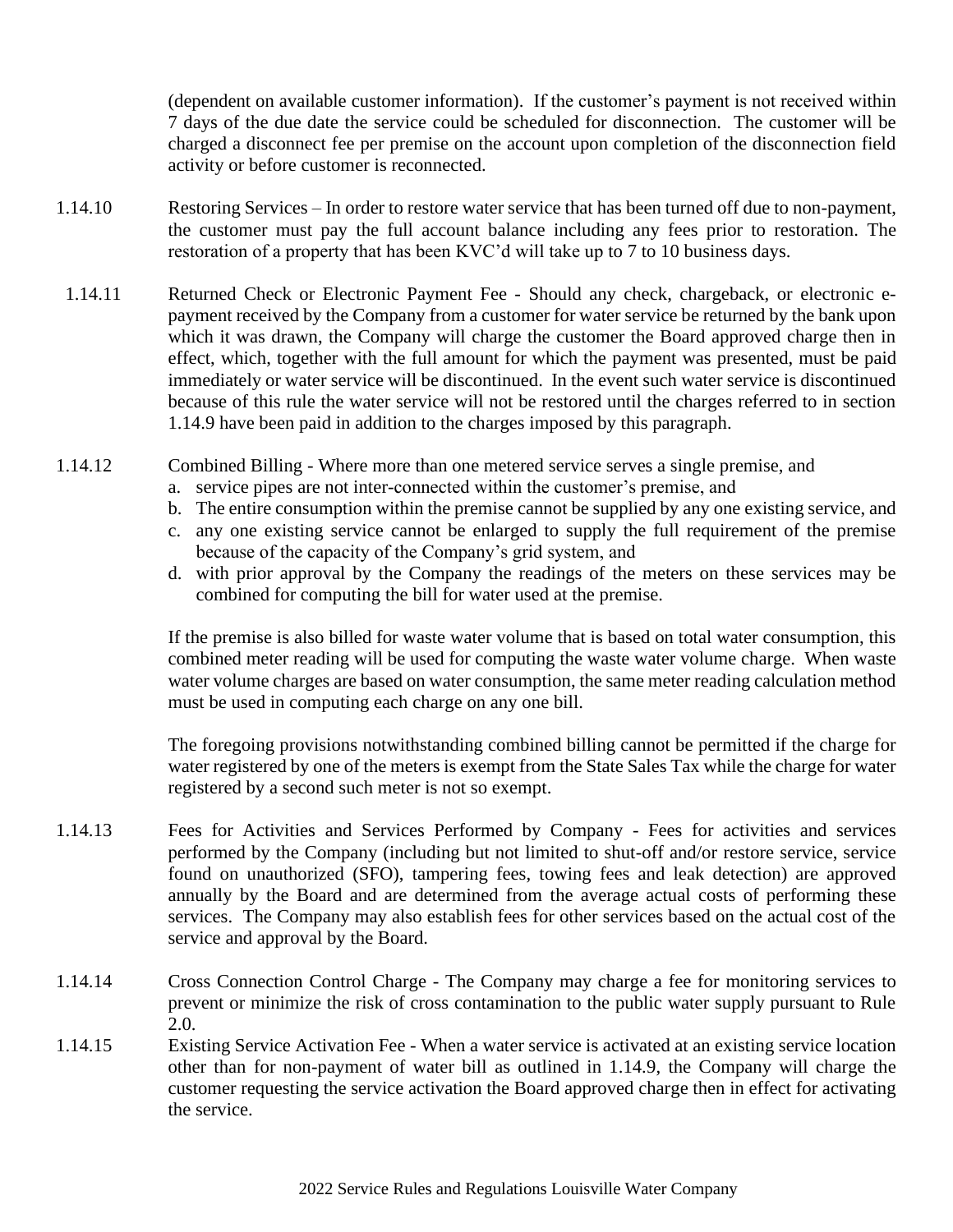- 1.14.16 Existing Service Deactivation Fee When a water service is deactivated at an existing service location other than for non-payment of water bill as outlined in 1.14.9, the Company may charge the customer requesting the service deactivation the Board approved change then in effect for deactivating the service.
- 1.14.17 Back billing and Billing Refunds In the event the Company determines accounts have had usage but have not been billed or have been underbilled, the Company may bill retroactively for the period identified as not being billed or being billed for less usage than actual. Back billing for usage that was not billed or under billed will not exceed 2 years from the date the Company notifies the customer. In the event of an over billing, the Company may issue refunds for up to two years of overcharging less actual bills incurred. In situations involving sales tax or other extenuating circumstance, refunds may be made up to four (4) years with approval of the Consultation officer as described in 1.14.7. If data is not available for under billing or over billing, the Company may estimate the amount to be debited or credited to the customer based on historical usage.
- 1.14.18 Elevated Service Charge: All customers receiving service at Hydraulic Grade Line (HGL) other than elevation 660 feet mean sea level shall pay an elevated service charge as established by the Board of Water Works and published in the tariff because service to those customers requires additional energy transfers in the form of booster pumping or, in some cases, booster pumping followed by pressure reduction.
- 1.14.19 Properties that have a history of many and/or large unpaid account balances may be determined to be "at risk" properties by Louisville Water. Louisville Water may require services for such properties to be in the name of the owner per property valuation administrator.
- 1.14.20 Billing dispute, zoning changes, or adjustment request must be received within 180 days of issue.
- 1.14.21 Louisville Water jointly invoices and receives payments for and on behalf of both Louisville Water and Louisville Metropolitan Sewer District (MSD). As such, Louisville Water applies customer proceeds received in payment of the foregoing service to customer accounts based on the proportionate percentage of the balance owed to Louisville Water and the Metropolitan Sewer District according to the following schedule:
	- a. LW Other Charges (Non-Pay Fee, Returned Check Fee, etc.)

#### *Over 120 days*

b. Water (includes Temporary Service Surcharge), MSD Sewer Metered, MSD Drainage, MSD Sewer Unmetered, Surcharge Contract, Oldham County, Bullitt County Sanitation, Drainage

#### *91-120 days*

c. Water (includes Temporary Service Surcharge), MSD Sewer Metered, MSD Drainage, MSD Sewer Unmetered, Surcharge Contract, Oldham County, Bullitt County Sanitation, Drainage

## *61-90 days*

d. Water (includes Temporary Service Surcharge), MSD Sewer Metered, MSD Drainage, MSD Sewer Unmetered, Surcharge Contract, Oldham County, Bullitt County Sanitation, Drainage

2022 Service Rules and Regulations Louisville Water Company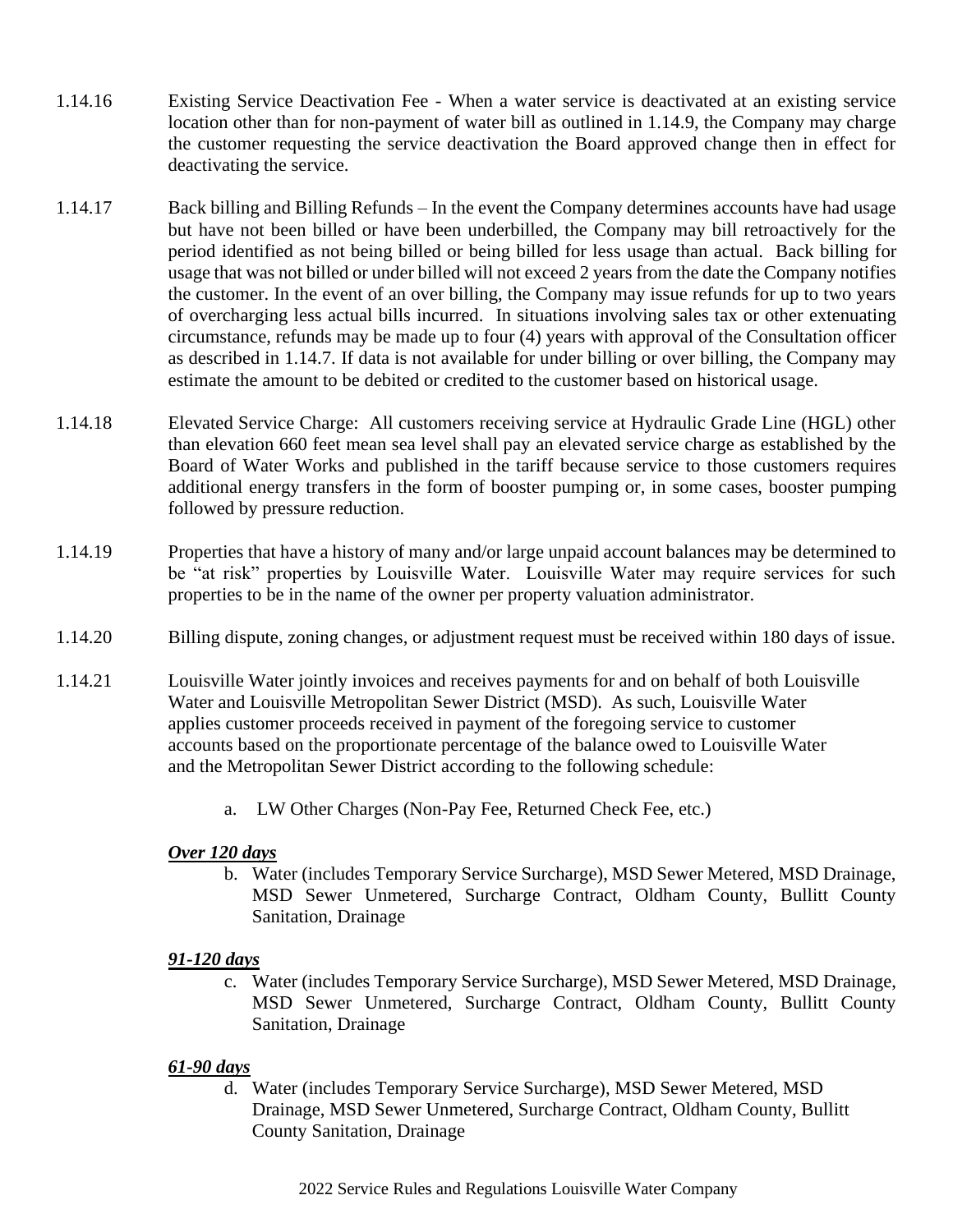#### *31-60 days*

e. Water (includes Temporary Service Surcharge), MSD Sewer Metered, MSD Drainage, MSD Sewer Unmetered, Surcharge Contract, Oldham County, Bullitt County Sanitation, Drainage

## *Current Charges*

f. Water (includes Temporary Service Surcharge), MSD Sewer Metered, MSD Drainage, MSD Sewer Unmetered, Surcharge Contract, Oldham County, Bullitt County Sanitation, Drainage, Payment of optional warranty, insurance or other service charges.

## **1.15 Fire Protection Services & Charges**

- 1.15.1 General Services for fire protection, standpipes, and automatic sprinklers will be installed at the expense of the applicant.
- 1.15.2 Use of Fire Service Persons or applicants desiring such services shall be granted them provided the intended use is for preventing or extinguishing fires or testing the fire protection system and shall not be used as a potable water supply. In the event of any unauthorized use, the Company, at its option, may discontinue the service or services or install meters, with prior notice, at the expense of the customer, to control the entire flow on such services. Should water be used for any other purpose, such usage will be billed at the established retail water rates.
- 1.15.3 Fire Service Charges The charges for fire protection service will be made in accordance with the "Louisville Water Company Tariff, Rate Schedule, and Customer Fees and Charges" and will be billed monthly or as the Company may hereafter designate. The charge for water used, estimated from the meter registration, will be billed in addition to the scheduled monthly service charge at the established water rates without application of the minimum bill or allowable use. Water used for extinguishing fires or testing the fire protection system will not be billed provided a certificate of such use from a fire insurance underwriter or the fire department is submitted to the Company. Fire services will continue to be billed to the owner per PVA, unless the service is discontinued in accordance with 1.13.3. Unpaid fire service charges may result in a lien on the property.
- 1.15.4 Combined Residential Domestic / Fire Services Residential customers may install a fire protection sprinkler system in combination with their domestic service provided:
	- a. Sprinkler system complies with the most current version of NFPA 13D.
	- b. All private plumbing complies with State and local plumbing codes.
	- c. A Double Check Valve assembly (A.S.S.E. 1015) or a RPZ assembly (A.S.S.E. 1013) is installed in accordance with 2.01.4.
	- d. The domestic / fire service provides potable water to residential single-family or duplex dwellings only.
	- e. Designation of Combined Residential Domestic / Fire Service must be made at the time of application for water service to receive consideration for billing as outlined in 1.15.3.
	- f. The residential domestic / fire service shall not exceed  $1/2$ -inch in nominal size.
	- g. No hydrants, public or private, are permitted to be connected to residential domestic / fire private service lines, plumbing or piping.
	- h. Any variance to the requirements of this section must be approved by the Company's Chief Engineer or designee.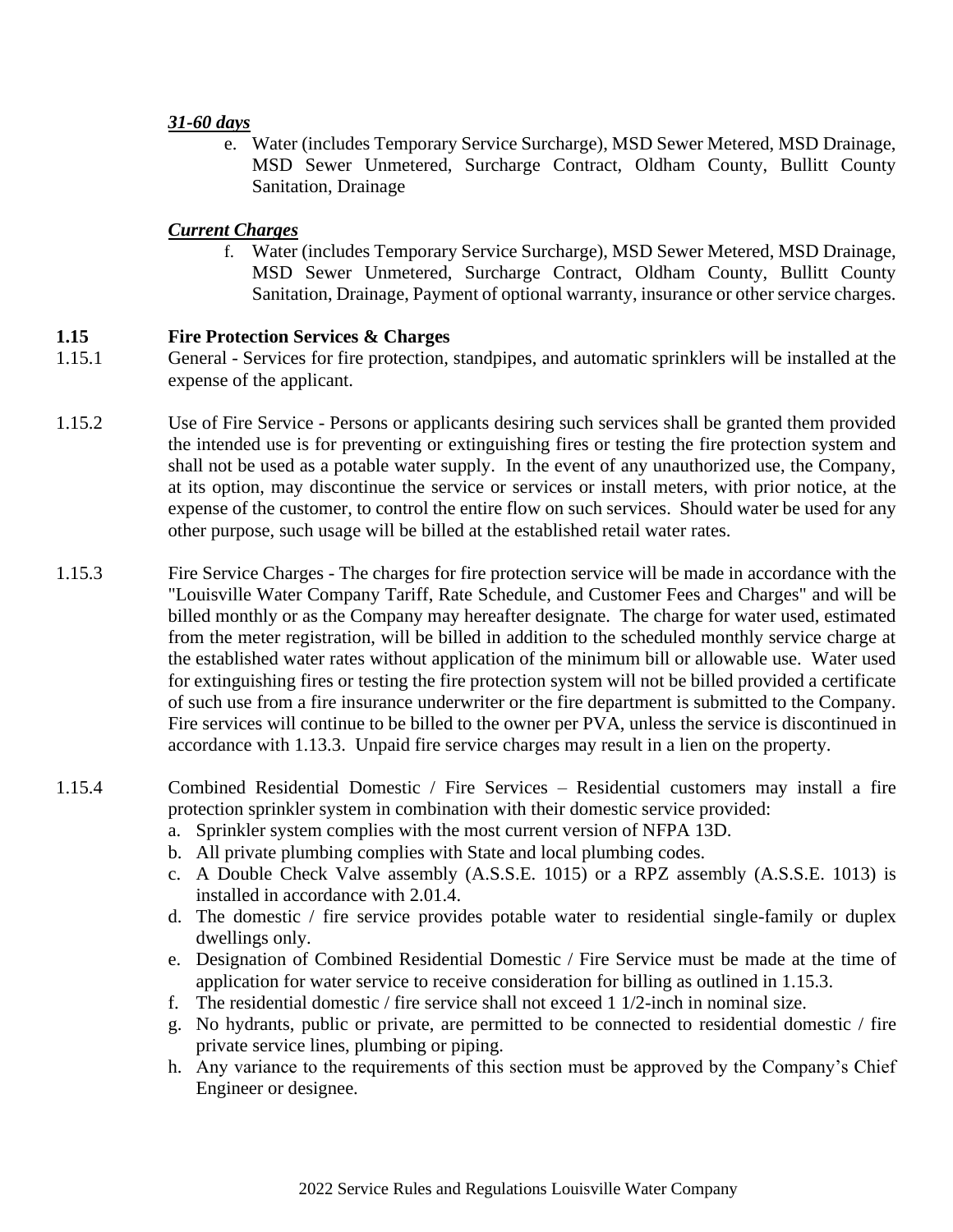- 1.15.5 Combined Commercial Domestic / Fire Services Commercial customers may install a limited area fire protection sprinkler system in combination with their domestic service provided:
	- a. All private plumbing complies with State and local plumbing codes.
	- b. Fire sprinklers installed by a Plumbing Contractor, as required in the NFPA 13R and 13D, or a limited area sprinkler system installed by others will have a branch line serving a sprinkler head, or heads, from an interior, domestic supply line with a Double Check Valve assembly (A.S.S.E. 1015) or a RPZ assembly (A.S.S. E. 1013) located on the branch line as close as practical to the supply line tee.
	- c. Shutoff valves on the backflow prevention device must be supervised in the open position.
	- d. The installing party is responsible for sizing the water service line and meter to adequately supply the fire demand and domestic requirements.
	- e. Designation of Combined Commercial Domestic / Fire Services must be made at the time of application for water service or prior to installation of the limited area fire sprinkler system to receive consideration for billing as outlined in 1.15.3.
	- f. No hydrants, public or private, are permitted to be connected to the commercial domestic / fire service private service lines between the meter vault and the interior of the building.
	- g. Combined Commercial Domestic / Fire Services may only be installed on commercial domestic services that are a nominal size of 1-inch, 1½-inch and 2-inch.
	- h. Any variance to the requirements of this section must be approved by the Company's Chief Engineer or designee.

## **1.16 Estimating of Consumption**

1.16.1 Estimated Bill - In the event a Company representative or hired contractor representing Louisville Water is unable to obtain a read from a customer meter for any reason, the Company will calculate an estimate of the consumption registered by that meter since the date the meter was last read. The customer will receive a bill calculated on the estimated consumption. The bill will be treated by the Company as if the reading of the meter had actually been determined visually or electronically.

> The Company will make every effort to ensure that a customer's water consumption is not estimated for more than two consecutive bills when the consumption estimation is due to issues that are Louisville Water's responsibility to correct. Examples of situations that prevent Louisville Water from reading the meter include, but are not necessarily limited to, mud in the vault, dial maintenance, or a service that needs to be raised. When consumption estimation is caused by issues outside Louisville Water's control and reasonably within the customer's control, the Company will attempt to contact the customer to explain the need to access the meter and that bills will be estimated until the issue(s) is resolved. Examples of situations that prevent Louisville Water from reading the meter but are outside of Louisville Water's control would include, but are not limited to, construction, parked car, brush over the meter vault, vicious animal(s), or other obstructions.

1.16.2 Inaccurate Meter - When a meter is found to be inoperative and does not correctly register the amount of water passing through it, the Company will calculate an estimate of the consumption registered by the meter since the date of the last accurate meter reading and prepare a bill based on the estimated usage. The bill will be treated by the Company as if the meter had been correctly registering the water usage.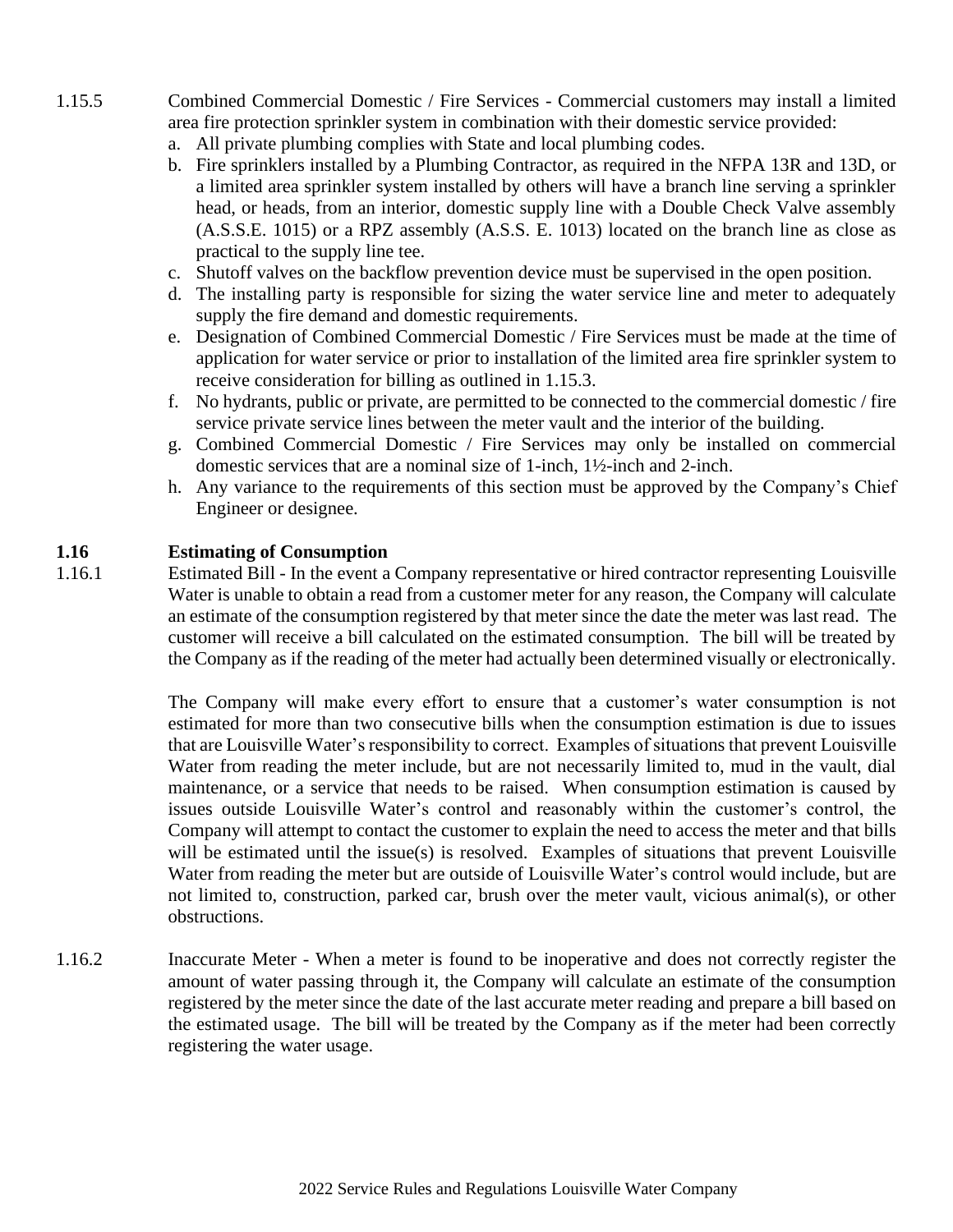## **2.0 CROSS CONNECTION AND BACKFLOW PREVENTION**

Backflow Prevention – Backflow prevention is required to protect the public water supply from contamination. All costs associated with the Cross Connection Control program including the installation, maintenance, testing and monitoring of the backflow prevention device are the responsibility of the customer. The Company requires a test on initial installation and annually thereafter. The backflow prevention device test report must be submitted to the Company Cross Connection Control Department.

## **2.01 Backflow Prevention, Foreign Supplies, Existing Water Service, and Dual Service Supplies**

- 2.01.1 Backflow Testing A Company-recognized certified technician must test the backflow device and submit test results to the Cross Connection Control Office for Company records. A Companyrecognized certified technician is one who has completed and passed a backflow prevention training course presented by
	- University of Southern California Foundation for Cross Connection Control and Hydraulic Research,
	- American Backflow Prevention Association,
	- University of Florida Training, Research, Education, Environment, Occupation (TREEO) Center,
	- Local Plumbers and Pipefitters #502,
	- Plumbing Heating Cooling Contractors Association,
	- Bluegrass Cross Connection Control Association,
	- Jefferson Community and Technical College,
	- or another training course if the certified technician provides training documentation and proof of completion to the Company Cross Connection Control Office that, in the decision of the Company, meets the requirements set forth for the previous Company-recognized backflow prevention training programs.

The Company will provide a notice once a year to the customer that the backflow device on the service line is required to be tested.

- 2.01.2.1 The following are the Company-approved backflow prevention assembly requirements:
	- a. RPZ valve assembly (A.S.S.E. 1013); Pressure Vacuum Breaker (PVB) valve assembly (A.S.S.E. 1020); Double Check (DC) valve assembly (A.S.S.E. 1015); Physical air-gap of not less than 6 inches or 2 times the feed pipe diameter, whichever is greater.
	- b. All assemblies must be installed to meet or exceed manufacture's recommendations.
	- c. All commercial and industrial water services shall be required to have a (RPZ) valve assembly.
	- d. All irrigation services shall be required to have a RPZ or a (PVB) valve assembly
	- e. Apartment buildings and multi-family structures that are served with one metered service that are three-plex or greater shall be required to have a (DC) valve assembly.
	- f. All RPZ or DC valve assemblies installed on the domestic water service line as a main containment device shall be required to have a strainer before the backflow device. The strainer must be FDA approved for potable water.
	- g. Where a by-pass has been installed around a main containment device, a backflow preventer must be installed on the by-pass. The by-pass backflow device shall be equivalent to the type required on the main service.
	- h. Any customer that utilizes a booster pump must install a RPZ valve assembly before the pump
	- . i. All livestock services shall have a DC or RPZ valve assembly as required by the Company.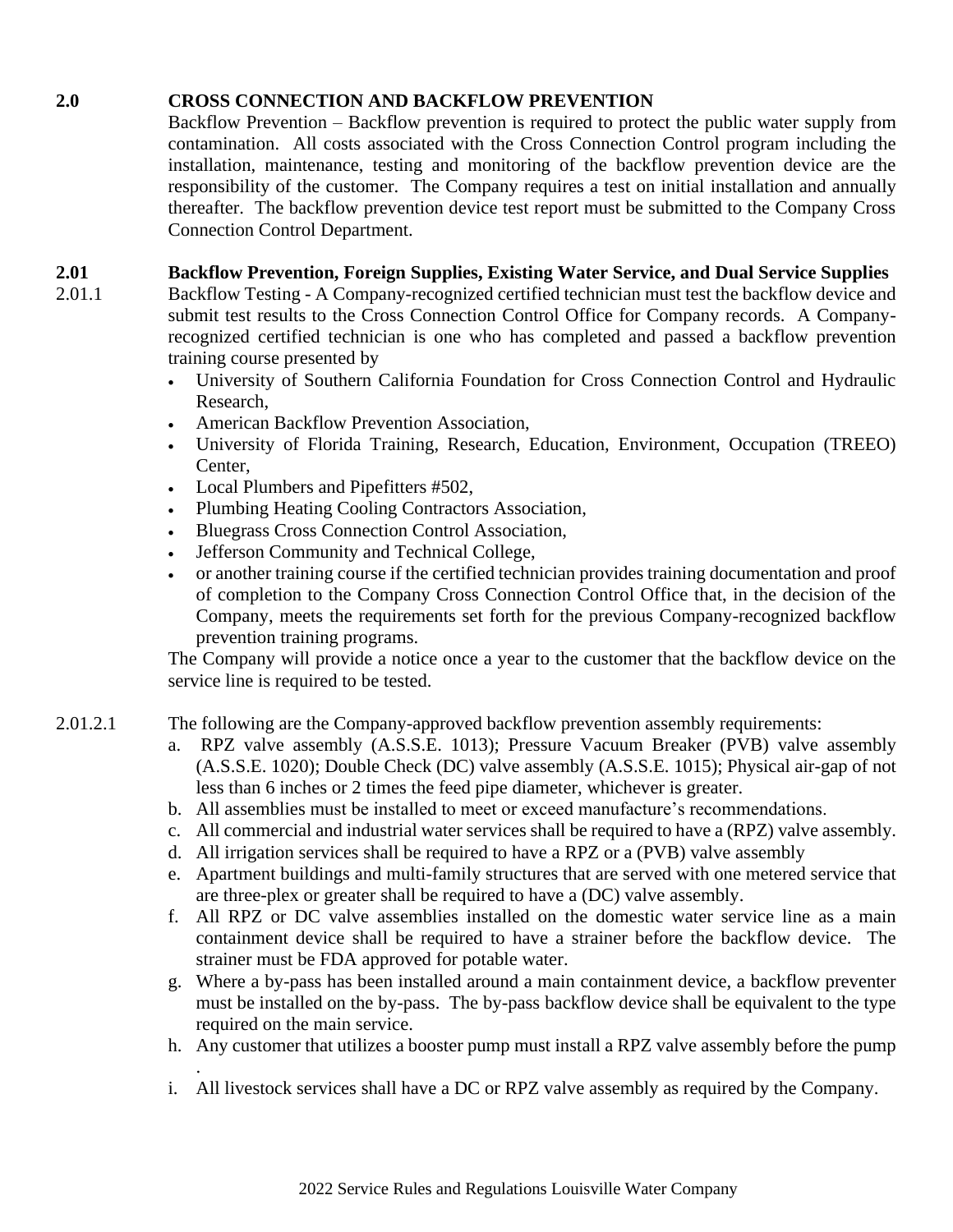- 2.01.3 Existing Water Service Commercial customers with an existing water service that poses a hazard to the public water supply or that are re-plumbing their water service must install, at owner's expense, a Company approved backflow prevention device. A site visit by company staff may also be utilized in the process of identifying customers that are required to have backflow prevention. The customer may be contacted by letter that indicates the Company does not have a record of a backflow prevention device located at the premises. The customer will be given a time frame by the Company to complete the work and to send the test results to the Cross Connection Control Office.
- 2.01.4 Fire Service Backflow Protection Backflow protection devices will be installed in accordance with the following unless otherwise specified under 1.15.4, 1.15.5, or 2.01.1.
	- a. Any fire protection system will have a detector check valve installed by the Company at the property line. A (DC) valve assembly is required to be installed by the contractor on the customer's property.
	- b. Any fire protection system that presents a hazard to the public water supply shall be required to have a RPZ valve assembly. This includes system with:
		- A fire pump (requires approval by the Chief Engineer or designee)
		- A chemical fire protection system
		- Any other source of water. i.e. holding tank
		- Or any condition that presents a health related risk to the public drinking water supply
- 2.01.5 Combined Residential Domestic / Fire Service and Combined Commercial Domestic / Fire Service – Any private fire sprinkler system that is served by the domestic water piping (typically residential and small commercial use), shall be required to have a DC or RPZ valve assembly installed on the domestic water branch serving the fire sprinkler heads.
- 2.01.6 Foreign Supplies Whenever a customer utilizes a well, cistern, or other water source for emergency backup to the Company water supply, the internal piping must be separated from the Company supply by a RPZ valve assembly or a physical air-gap
- 2.01.7 Dual Services Where dual service supplies are deemed necessary and are approved by the Company's Chief Engineer or designee, the private service lines serving water from the Company's public water supply system must be protected by a RPZ valve assembly. A dual service is specifically defined as two or more of the same type of service connections (domestic, fire, irrigation, etc.) as set forth under 1.04 from the public water supply to a common structure.
- 2.01.8 All private containers that store water (including fountains, swimming Pools, aquariums and other water storage but excluding water heaters) must be constructed so that the inlet water supply serving the installation must be separated from the Company supply by a RPZ assembly or a physical air-gap
- 2.01.9 Right to Inspect –Louisville Water reserves the right to inspect all private plumbing for those water services described in Rule 2.01.1 to verify compliance with the requirements of Rule 2.012 during normal business hours or as arranged with the customer by Louisville Water
- 2.01.10 Failure to Comply Failure to comply with any of the cross connection control rules set forth in this section will result in the water being turned off at the discretion of the Company, with notice. The private service lines must be inspected and approved by the Cross Connection Control Office before the water supply will be restored.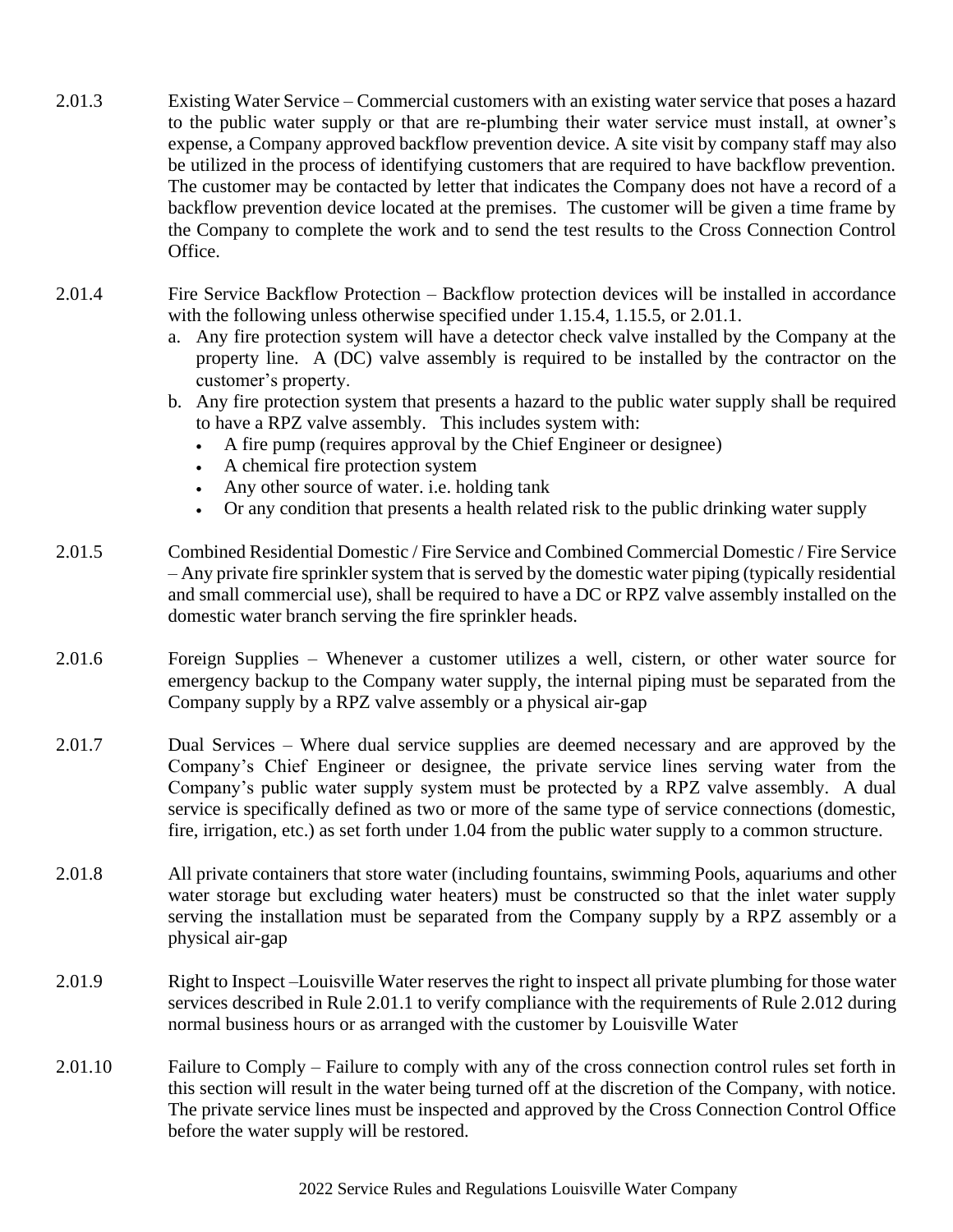2.01.11 Exceptions – Variances to the requirement set forth under Section 2.0 CROSS CONNECTION CONTROL AND BACKFLOW PREVENTION must be approved by the Chief Engineer or designee.

## **3.0 WATER MAIN EXTENSIONS FOR RETAIL SERVICE AREA**

#### **3.01 General Policy for Extensions**

- 3.01.1 General The Company will extend water mains upon proper application to serve an applicant, a customer, or customers, within its retail service area, provided that, in the sole opinion of the Company, the extension is feasible, practical, adheres to good operating practice, where such extension will not affect the adequacy, quality, pressure or quantity of service to existing customers and will not otherwise impair the service or financial structure of the Company. Extensions will be in accordance with the service rules and with the express approval of the Board of Water Works except that the President, Chief Engineer, or designee may approve extensions which comply with these rules where the contract cost to the Company does not exceed the then current contract authorization level delegated to staff.
- 3.01.2 Extension Methods There are recognized methods of extending mains depending on the circumstances:
	- a. Tapping Fee Method,
	- b. Refunding Method,
	- c. Two-Thirds Majority Method,
	- d. Apportionment Warrant Method, and
	- e. Rebating Method.
- 3.01.3 Extension Approval No application for a water main extension shall be construed as binding upon the Company until it has been approved as provided herein and signed by the Chief Engineer or designee. Any deposit made with an application shall not be construed as an acceptance thereof; and the Company expressly reserves the right to return said deposit at any time prior to its acceptance and approval less expenses incurred by the Company on said application as hereinabove set out.
- 3.01.4 Compliance with Applicable Rules and Regulations; Contract Required No application for water main extensions shall be approved by the Company until the applicant has entered into a contract with the Company and has furnished satisfactory evidence of full compliance with all pertinent laws, rules, and regulations, including providing an approved plat of any proposed subdivisions together with construction plans, waste water drawings, and fire protection district approved fire hydrant location plans.
- 3.01.5 "Tap" Defined For the purposes of Service Rule 3, a tap is defined as a separately metered and billed service connection. An extension of the water main by the Company or a third party shall not be considered as a tap.
- 3.01.6 Company Extensions The Company, acting on its own motion, may install mains, which in its opinion are needed. Upon application, service connections may be made thereto, with the payment of the applicable tapping fee at the time the main was installed.
- 3.01.7 Minimum Extension Length The minimum length of a water main extension shall be to the far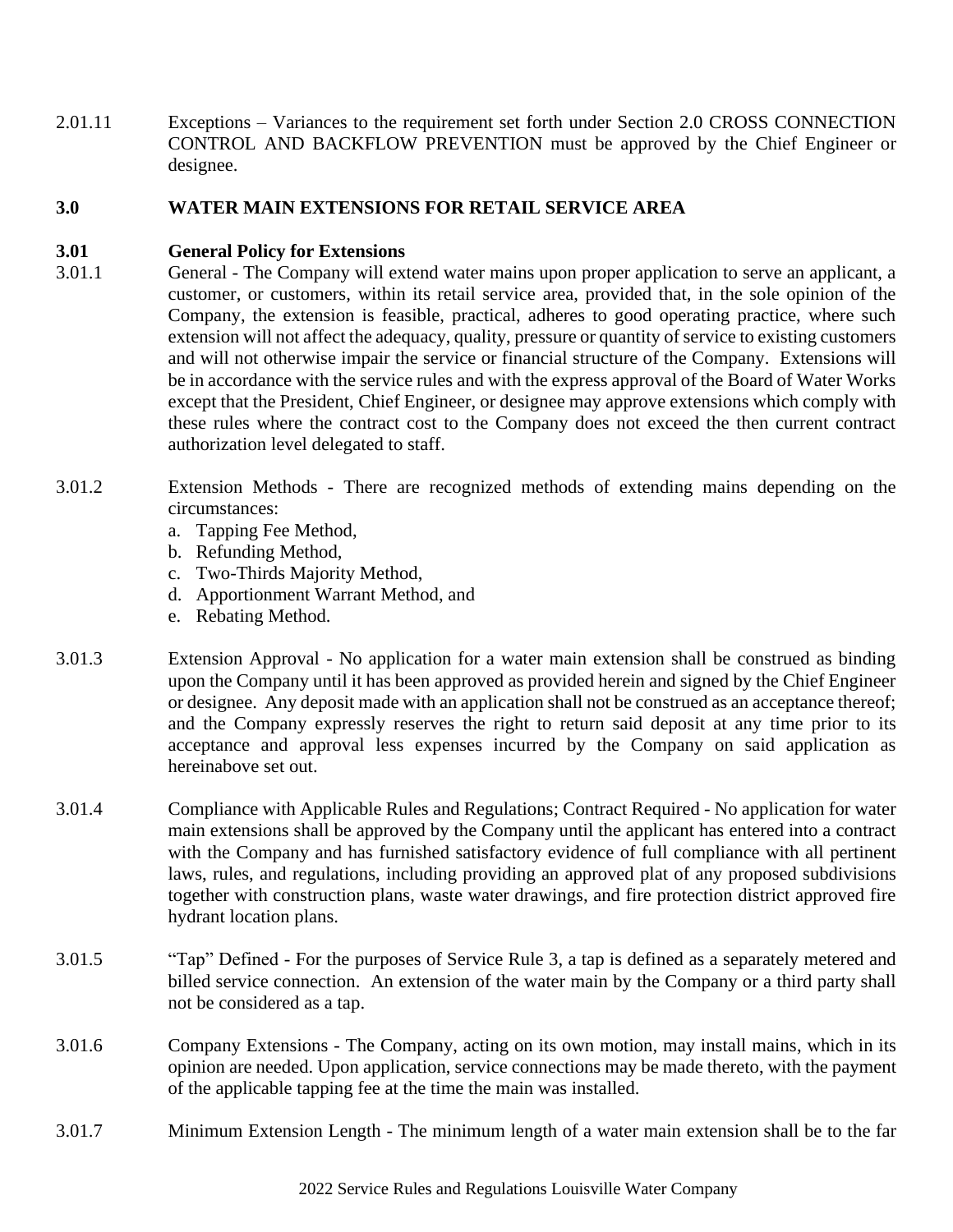property line for properties with public right-of-way or public water easement frontage 100 feet in width or less, and to the midpoint of the property for properties with public right-of-way or public water easement frontage greater than 100 feet in width.

- 3.01.8 Ownership / Control After the installation of an approved extension, the extension shall become the sole property, and be under the exclusive control and management of the Company, and the Company shall have the right to make further extensions or to make connections thereto for other extensions, for itself, and for other parties who may make proper application, all without the consent or compensation (except where required by contract) of the applicant for whom the original extension was made.
- 3.01.9 Main Extension Routing- The initial main extension to serve a new development shall be routed through the development's primary entrance, unless alternative routing is approved by the Chief Engineer.
- 3.01.10 Rights-of-Way and Easements No application for water main extension will be approved until or unless the streets or roadways or other public easements in which they are to be installed have been shown on a final subdivision plat intended for public dedication or easement and recordation or legally dedicated to public use in compliance with the pertinent statutes, ordinances, rules and regulations of the appropriate public agency, or accepted as dedicated public ways by municipalities, County Fiscal Courts, Metro Councils or State agencies by recorded deeds, or easement granted to the Company by the applicant, or easements are obtained for the Company and such dedication or easement permits installation of public water service facilities. Where mains are installed based on a final subdivision plat and the plat is subsequently changed, the Company retains its right to recover from the developer any damages or costs incurred as a result of such plat changes and the Company retains its right to require the developer to procure and provide to the Company, at the developers sole cost and expense, any easements specified by the Company for the main extensions and future main extensions.
- 3.01.11 Street Grade Restriction The Company reserves the right to refuse to install or accept a water line unless the final grade of the street has been established in accordance with government regulations. In the event that the grade of the street changes after the water main is constructed, Louisville Water reserves the right to not accept the water main.
- 3.01.12 Size of Water Main In order to meet the water flow requirements set forth under the current Fire Hydrant Ordinances (Bullitt County, Louisville Metro, and Oldham County) and for public water supply operational needs, minimum pipe diameters are established as follows based upon the type of development: residential 8-inch; commercial 12-inch; industrial 16-inch. Exceptions may be approved by the Chief Engineer.
- 3.01.13 Betterment The Company may install a pipe line of larger size than is required for service to the applicant. In this event, the total project cost entering into the computing of the deposit and cost to the applicant shall be on the basis of that required to install the size pipe required for service to the applicant in accordance with all State and local requirements. The Company will bear the incremental cost of materials associated with upsizing the mains up to and including 12 inches in diameter. The applicant will bear the full cost for installations, labor, and rock excavation associated with upsizing the mains up to and including 12 inches in diameter water mains. For mains being upsized to larger than 12 inches in diameter, the Company will bear the incremental cost of material, installation, labor and rock excavation associated with upsizing the water main.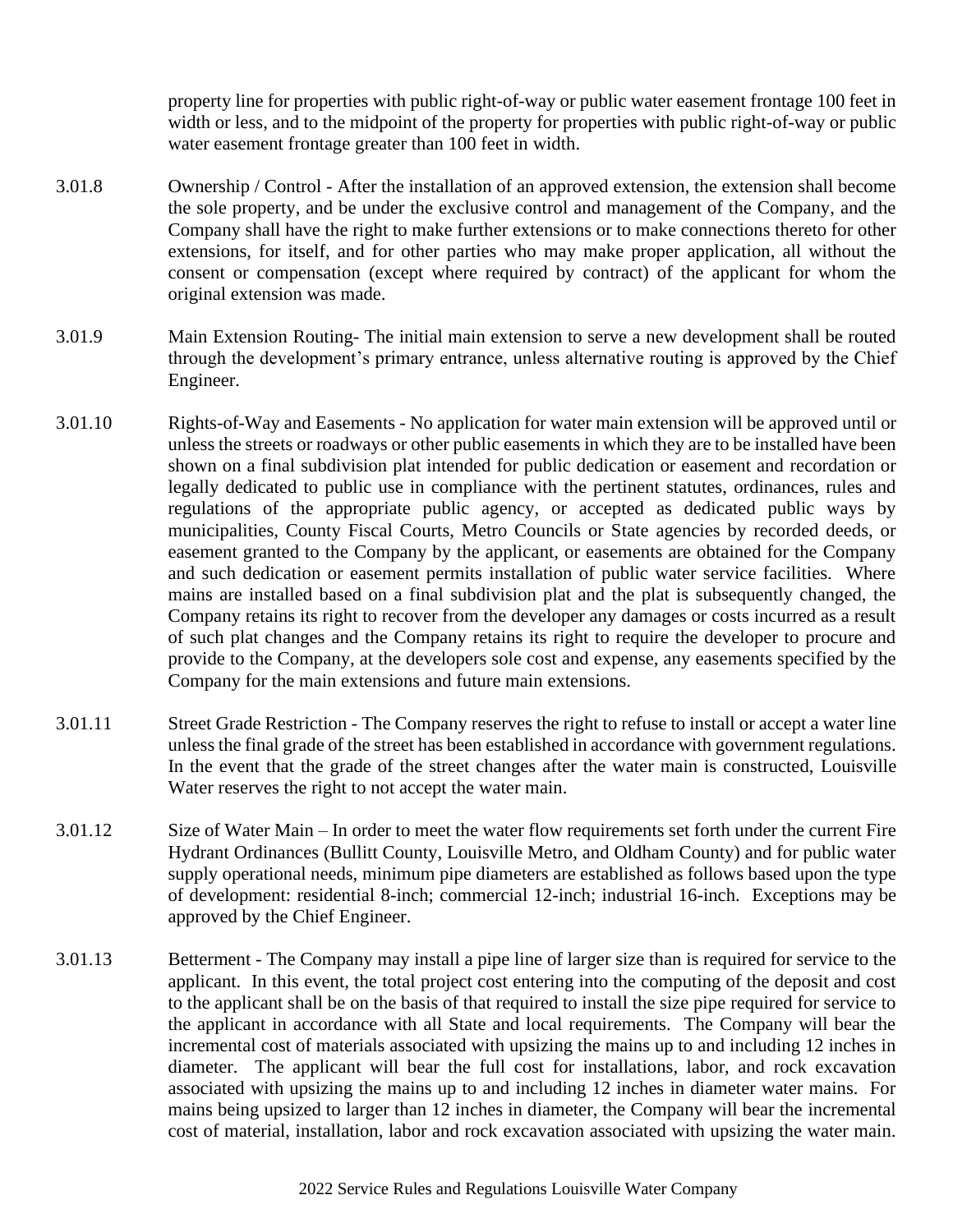This applies to all main extension methods.

- 3.01.14 Cost of Fire Hydrants The cost of the water main extension shall include the cost of the fire hydrants if such are required by the governing authority or local laws and regulations.
- 3.01.15 Elevated Service Area If the request for water main extension cannot be approved because it is in an elevated area requiring high pressure such that the distribution mains that would normally serve the area cannot provide pressure for adequate service (minimum 40 psi) the Company may, at its sole option, require a pumping station and / or storage tank as a part of the main extension project at the applicant / developer's cost.
- 3.01.16 One Hundred Lot Rule Water main extensions shall be equipped with a sufficient number of valves so located that breakage or other interruption will not cause the shutdown of any substantial portion of a main. At such time that 100 building permits have been issued for construction in a subdivision development, a second water main into the development will be required to provide water to the development as a secondary supply and shall be so located that breakage or other interruption will not cause the shutdown of any substantial portion of the development. (Louisville Metro Ordinance No. 187-2003). Subsequent water main grid-ties will be required with each incremental 100 building permits issued in said subdivision.

Similarly, apartments or multi-unit premises exceeding 100 units will be required to have a secondary water main supply. In situations where an apartment or multi-unit premises exceeding 100 units is supplied by a master meter, the public water main providing the master meter supply shall be looped to provide two-way feed and sufficient valves to allow water to be supplied from either direction.

## **3.02 Developer Tapping Fee Extension Method**

- 3.02.1 Cost of Extension When the request for a water main extension requires, at the sole decision of the Company, installation of supply mains not located within the area to be served, the extension applicant (including, but not limited to developers) shall pay the Company for the cost of installation including, but not limited to charges and costs for labor, material, easements, equipment, and engineering services for such system improvement. The applicant shall deposit with the Company a check, or a certified irrevocable letter of credit from an institution on the Company's list of approved institutions, equal in amount to the Company's estimated cost. Such initial deposit, once accepted by the Company, shall not be subsequently substituted with another form of payment. This deposit shall be made in advance of construction and, upon completion of the work, final payment and / or refund shall be adjusted to the actual cost incurred by the Company.
- 3.02.2 Design Standards All main extensions installed by third parties pursuant to this rule shall be constructed in accordance with Company design and construction specifications and inspected by Company. The Company shall determine the size of water mains to be installed and payment for the installation of the main shall be as stated in Rule 3.01.12.
- 3.02.3 Collection and Payment of Tapping Fees An extension applicant may charge other applicants wishing to receive water service along the tapping fee main extension a "tapping fee" as may be authorized by the Company for the privilege of tapping said main extension for the purpose of installing service connections to supply water to the property abutting. This tapping fee shall be established at the time the main extension application is approved and should represent a fair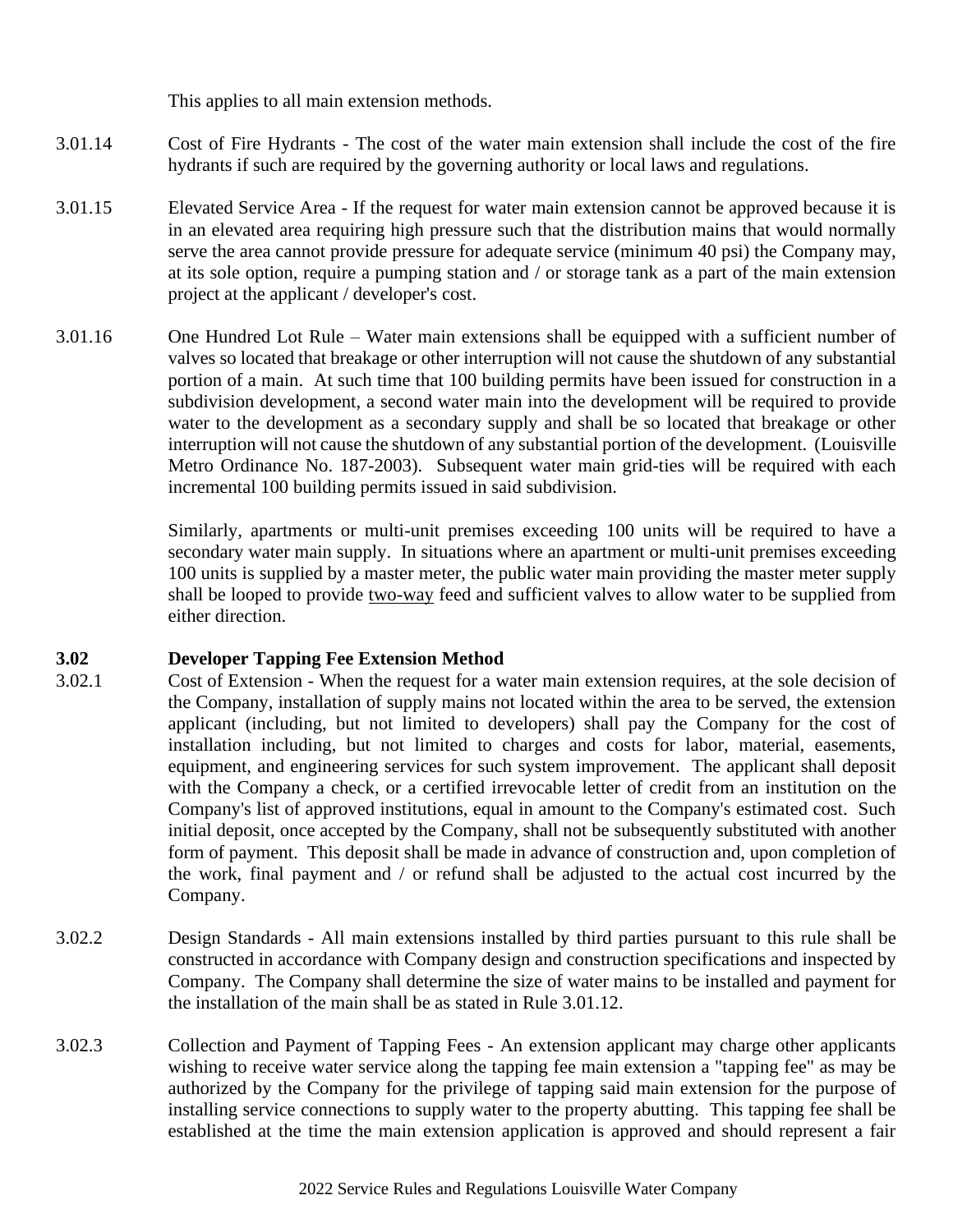proportion of the cost of the main extension, in accordance with the regular Schedule of Tapping Fees in effect at the date of acceptance of application for main extension, unless a higher amount is approved by the Board of Water Works. The sum or sums, when approved by the Company, shall be paid by the other water service applicants to the Company. The Company, after making a record of same, shall annually pay such approved sum or sums to the applicant installing the main extension or its assignee.

- 3.02.4 Waived Tapping Fee Privileges The applicant, by written notice to the Company, shall have the right to waive the tapping fees, in full or in part, to any person or persons including the applicant itself. However, any or all tapping fees waived shall be considered by the Company as counting toward the installation costs paid by the applicant and therefore, having been received and remitted to the applicant and included in the total for the purpose of determining whether or not the applicant has been refunded his installation costs.
- 3.02.5 Recovery Period If within 20 years of the date the water main is placed in service, the aggregate amount of tapping fees charged equals the amount paid by the extension applicant for the construction of the main extension or improvement, without interest, then no further tapping fee charges shall be collected and refunded to the extension applicant. If the cost of installing the main is not fully recovered by the extension applicant within 20 years from the date the main is placed in service, the right of the applicant to receive tapping fees from third parties for the privilege of tapping said main cease 20 years after the date of installation of the tapping fee main extension.
- 3.02.6 Acquired or Merged Systems Customers to be served through systems acquired by or merged with the Company shall continue to receive tapping fees as set out in the contract for installation as of the date system is acquired or merged. All tapping fees for mains installed or under contract after the date of acquisition are governed by the subsections of this rule.

## **3.03 Refunding of Installation Cost Extension Method**

- 3.03.1 Application When the request for a water main extension relates to a new development the applicant/developer wishing to have the water main extended has the following options upon depositing with the Company, either by check or an irrevocable letter of credit from an institution on the Company's list of approved institutions, an amount equal to the estimated costs, as determined by the Company, of any labor, material, equipment, easements and engineering services:
	- a. entering into a contract with the Company for the Company to undertake all design and installation work with reference thereto, or
	- b. entering into a contract with the Company permitting the developer to contract with a Company prequalified installation contractor for the main extension installation work to be performed in accordance with Company specifications and subject to Company inspection.

Upon completion of installation of the main extension, under either method, the actual cost incurred by the Company shall be determined. If the actual cost is found to be less than the amount deposited, the excess amount shall be refunded to the applicant. If the actual cost is determined to be more than the amount deposited, then a supplemental bill shall be rendered to the applicant for payment within 30 days.

The entire cost of fire hydrant installations shall be borne by the applicant/developer. The applicant/developer's actual cost of the project shall be established as the maximum refund amount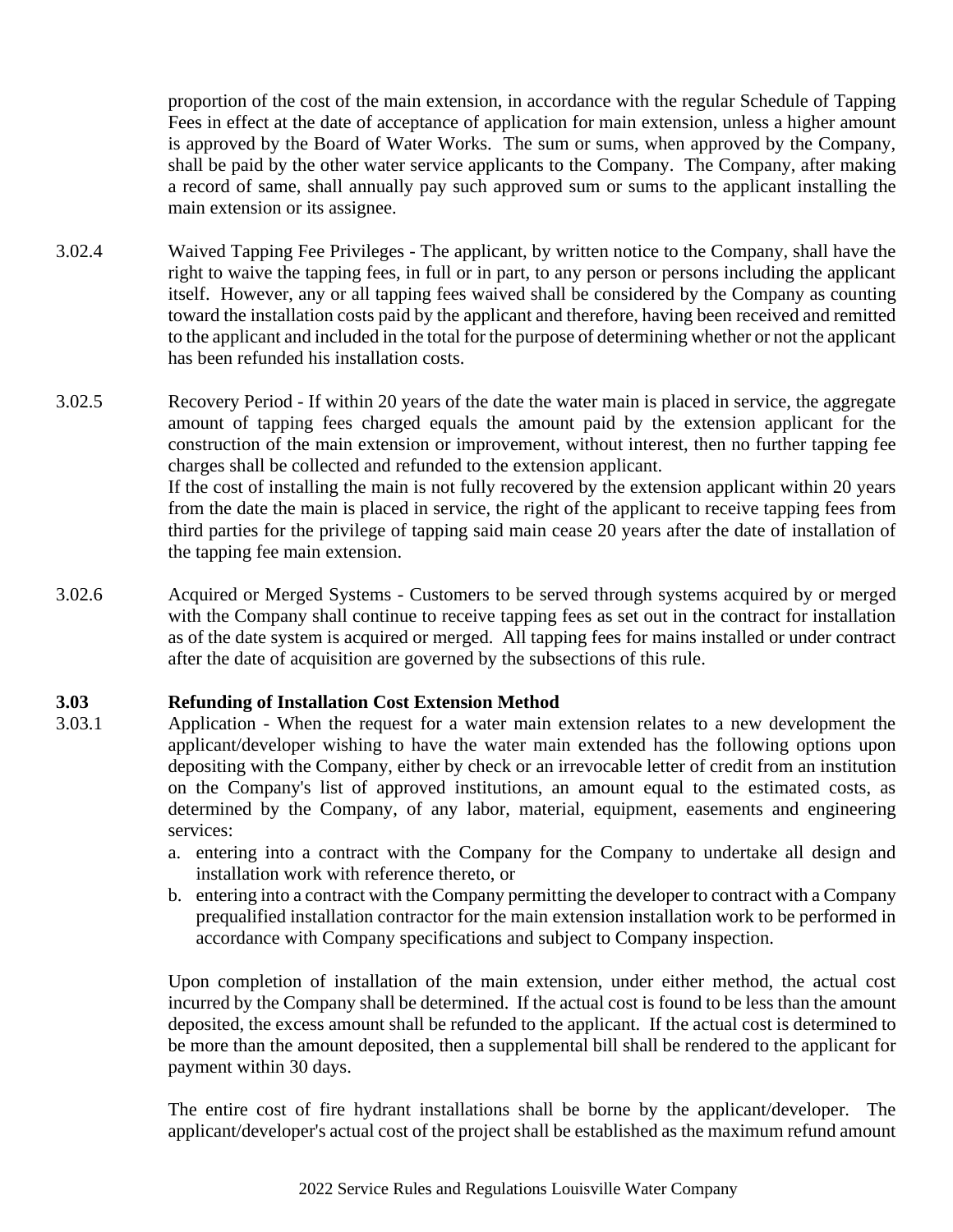permitted herein.

- 3.03.2 Refund for Projects Utilizing 5/8 x ¾" Services or with Confirmed Sizing for Larger Services After the project has been completed and placed in service, the Company shall refund to the applicant/developer the present value for each 5/8 x ¾" domestic service connection projected to be in active service upon the ten-year anniversary of completion of the main extension. Refunds for domestic services larger than  $5/8 \times 3/4$ " are based upon the equivalent unit of the service size as compared to the  $5/8 \times 3/4$ " and must be based on firm construction plans of the development showing the building design and size of the water service at the time the Refunding Contract is executed. If the construction plans are not finalized and/or the size(s) of the water service(s) larger than  $5/8$  x  $\frac{3}{4}$ " are not defined at the time the Refunding Contract is executed, the refunding method shall follow the procedure outlined in section 3.03.3.
	- a. Refund Schedule The refund amount shall be determined by the amounts shown on the table below, based on the billing size of the domestic water service to be connected to the main for which the applicant/developer advanced funds for construction:

| <b>Billing</b>    |                             |
|-------------------|-----------------------------|
| Service Size      | <b>Annual Refund Amount</b> |
| $5/8$ " x $3/4$ " | \$26.50                     |
| 1"                | \$44.00                     |
| 11/2"             | \$88.00                     |
| 2"                | \$141.00                    |
| 3"                | \$276.00                    |
| 4"                | \$442.00                    |
| 6"                | \$883.00                    |

- b. Refunding Period Refunds shall be made one time within 120 days of closing out the contract and Louisville Water's acceptance of the water main. The period for the refunding calculation shall be ten years.
- c. Refunding Calculation The refunding calculation shall be based on a projection that 90% of building lots will have active water services upon the ten-year anniversary of project completion. The build-out projection shall be 15% in year 1 and shall increase an incremental 15% in each subsequent year through year 5; i.e., active services are assumed to be in place on 75% of lots on the 5th anniversary of project close-out. In years 6-10, it is assumed that an incremental 3% of lots per year will obtain active water services such that 90% of all lots will be served by year 10. The refund shall be the calculated based on the present value of the sum of the annual refund amounts. An annual discount interest rate of five percent (5%) will be used in the computation. The annual refund for a  $5/8 \times \frac{3}{4}$  service is calculated by taking the annual residential revenue from water sold from all Louisville Water residential customers divided by the number of residential customers times 10 percent. This value will be adjusted every 5 years (i.e., 2017, 2022, etc.) based on the previous 5-year average of the annual residential revenue from water sold divided by the number of residential customers times 10 percent. The Refunding amount based on the previous 5 years (2012-2016) is \$26.50. Refunds for services larger than  $5/8 \times 3/4$ " are based upon the equivalent unit of the service size as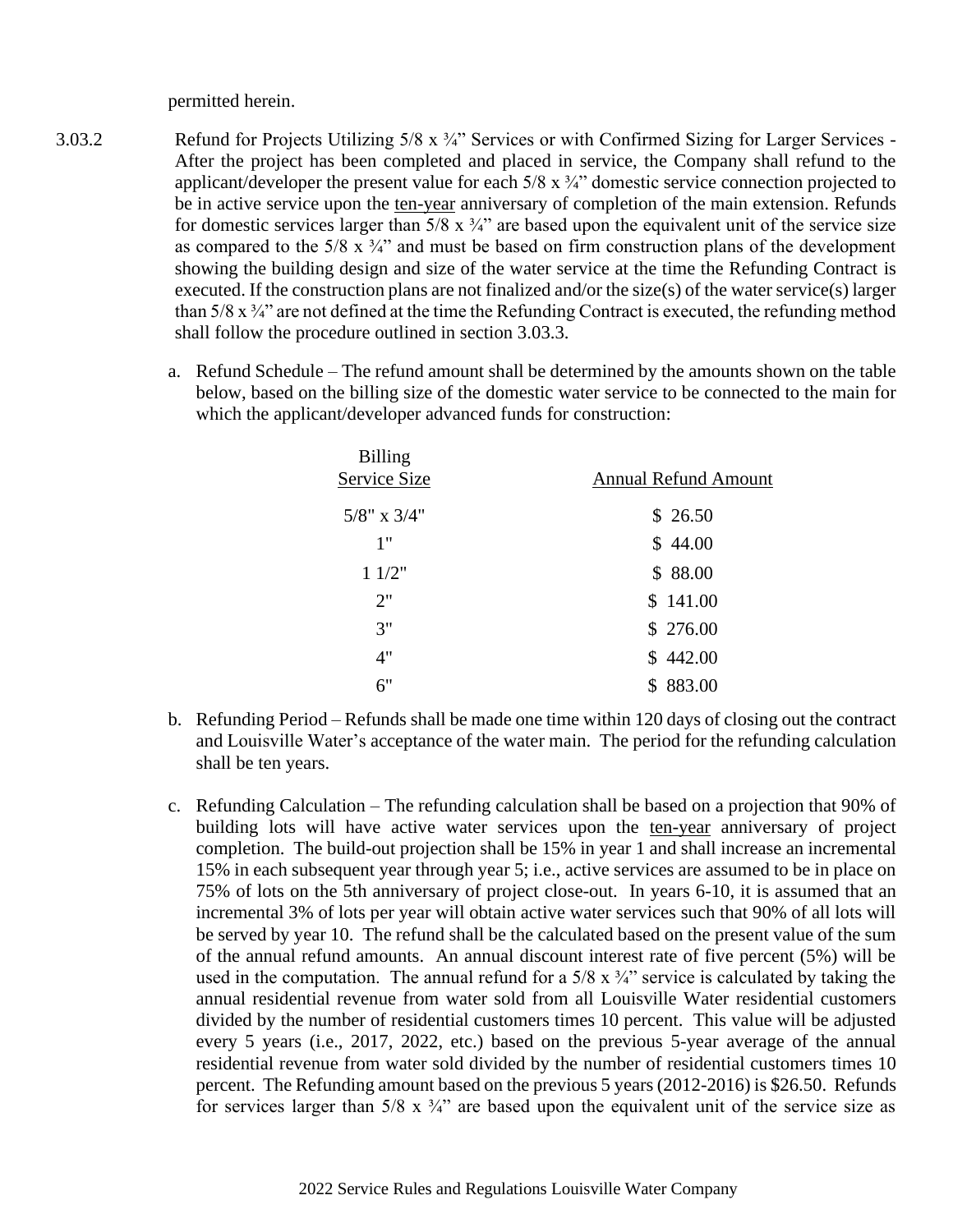compared to the  $5/8 \times 3/4$ " and must be based on firm construction plans of the development showing the building design and size of the water service.

The refunding calculation shall be performed in accordance with the following present value formula:

> Refund =  $(A \times N_1) + (A \times N_2)/(1+i)^{n^2-1}$  +  $(A \times N_3) / (1+i)^{n3-1}$  ….  $(A \times N_{10}) / (1+i)^{n10-1}$  $A =$  Applicable Annual Refund Amount  $N =$  Number of Projected Active Domestic Services by Size in Year 1-10  $n = \text{Year } 1-10$  $i =$  Annual Discount Rate

- d. Upon payment of the refund, the Company's refunding obligation to the applicant/developer shall be fulfilled. In no event shall the refund be greater than the cost of the main extension without interest. Service installation costs will not be included in determining the cost of the main extension. Louisville Water has the right to offset any outstanding balance owed by applicant/developer for the project by any refund due the applicant/developer.
- 3.03.3 Refund for Projects Utilizing Unconfirmed Size(s) of Services Greater than 5/8 x ¾" If firm construction plans and/or if the size(s) of domestic water service(s) greater than  $5/8 \times 3/4$ " are not available at the time the Refunding Contract is executed, the refunding amount will be based on the present value of each domestic service connection in active service on the main extension in accordance with the following:
	- a. Refund schedule The refund amount shall be determined by the amounts shown on the table included in section 3.03.2 (a), based on the billing size of the water service for each active domestic service actually connected to the main for which the applicant/developer advanced funds for construction and for which a minimum bill is being collected on the 2- year in-service anniversary date.
	- b. Refunding Period Refunds shall be made one time within 120 days after the main's 2-year in-service anniversary date. The period for the refunding calculation shall be ten years.
	- c. Refunding Calculation The refund shall be calculated based on the present value of the annual refund amount of each active domestic service actually connected to the main on the 2-year in-service anniversary date, for which the applicant/developer advanced funds for construction and for which a minimum bill is currently being collected, which is to be

The refunding calculation shall be performed in accordance with the following present value formula:

 $\text{Refund} = ((\Sigma(A \times N)) * [((1 + i)^n - 1)/(i * (1 + i)^n)])$ 

 $A =$  Applicable Annual Refund Amount

 $N =$  Number of Active Domestic Services by Size

discounted for a ten–year period at an annual discount rate of five percent (5%).

- n = Refunding Period in Years
- $i =$  Annual Discount Rate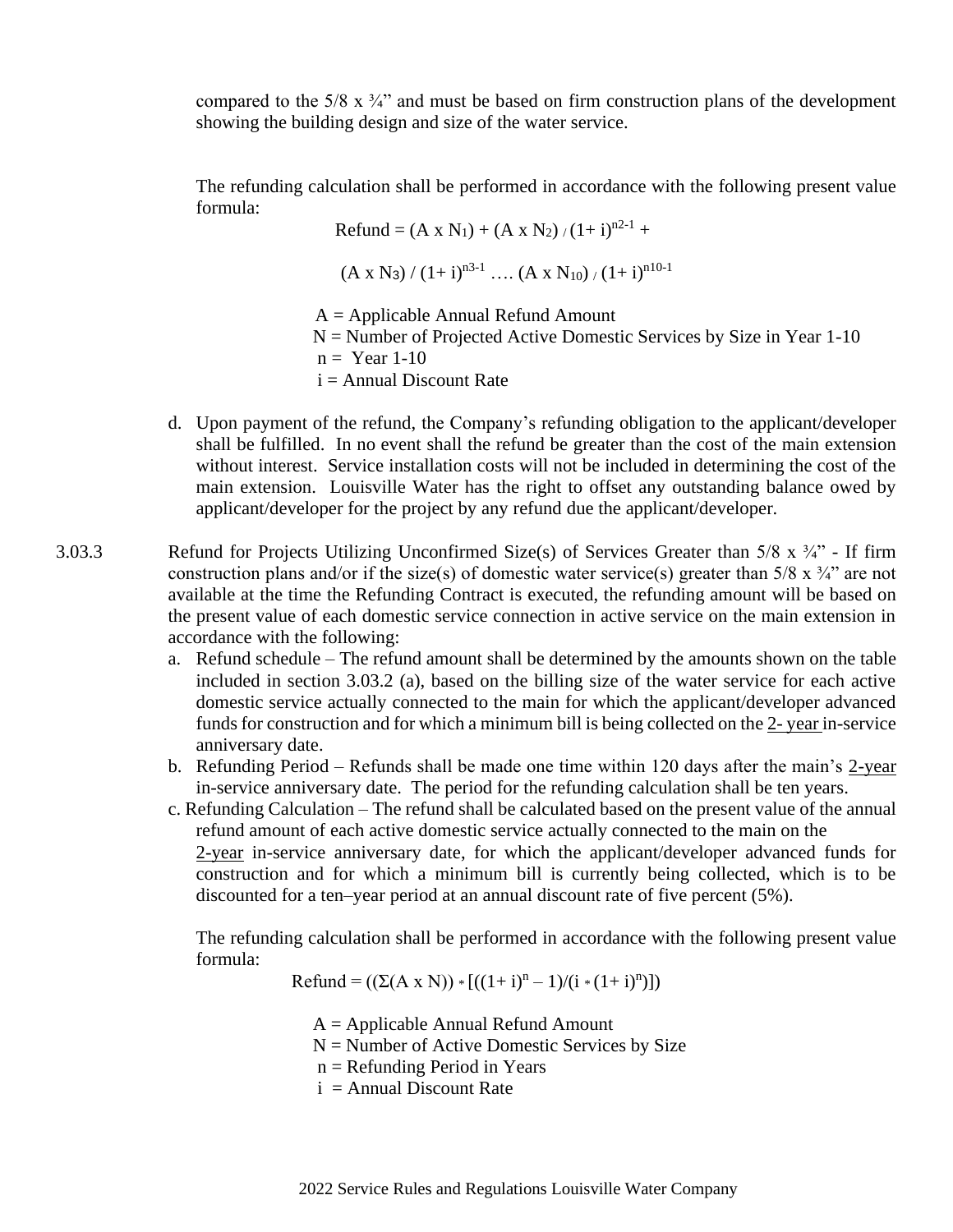d. Upon payment of the refund, the Company's refunding obligation to the applicant/developer shall be fulfilled. In no event shall the refund be greater than the cost of the main extension, without interest. Service installation costs will not be included in determining the cost of the main extension. Louisville Water has the right to offset any outstanding balance owed by applicant/developer for the project by any refund due the applicant/developer.

## **3.04 Two-Thirds Majority Tapping Fee Extension Method**

- 
- 3.04.1 Application The Two-Thirds Majority Tapping Fee Extension Method is available to property owners meeting all of the following criteria:
	- a. Ownership of their property is in fee simple;
	- b. Property is located partially in or entirely in the Company's retail service area as determined by the presiding county's property valuation administrator (PVA);
	- c. The property must be located along a publicly dedicated right of way or an access easement where the water main will be installed to serve the applicants.
	- d. There is no water main extension to the property along a publicly dedicated right-of-way or a Company easement; and
	- e. The frontage length of the property along the publicly dedicated right-of-way or access easement is the same as it was on or before December 31, 2002.
- 3.04.2 Cost of Extension The extension applicant including, but not limited to property owner(s) or designee(s) shall pay the Company for the cost of installation including, but not limited to charges and costs for labor, material, easements, equipment, and engineering services for such system improvement. When the request for a water main extension requires installation or enlargement of supply main(s) not located within the area to be served, the extension applicant (including but not limited to property owners, the Company and assignees) shall pay the Company for the cost of installation including, but not limited to charges and costs for labor, material, easements, equipment, and engineering services for such system improvement.
- 3.04.3 Design and Construction Standards All main extensions installed by third parties pursuant to this rule shall be designed in accordance with Company design criteria, construction specifications and standard drawings, constructed by an approved vendor or contractor prequalified by the Company, and inspected by the Company or its representative. The Company shall determine the size of water mains to be installed
- 3.04.4 Tapping Fee Each premise's share of the cost shall be established by a distribution of the total actual costs of the main extension, including but not limited to charges and costs for labor, material, easements, equipment, and engineering services for such system improvement. The equitable share shall be determined by distributing the total actual cost on an equal basis to the number of improved premises to be served by the extension. This tapping fee shall be established at the time the main extension application is approved and should represent a fair proportion of the cost of the main extension.

For the purposes of this rule, an improved premise shall be defined as each separately deeded tract having improvements that result in a residence, place of business, or industrial installation requiring day-to-day domestic water service. At the election of the property owner, the property owner of an unimproved tract may decide to be a participating premise. This premise will be included in the number of improved premises to be served by the extension, therefore being included in the majority determination for that main extension. If that majority determination is greater than two-thirds, the premise will pay a tapping fee upon application for service. The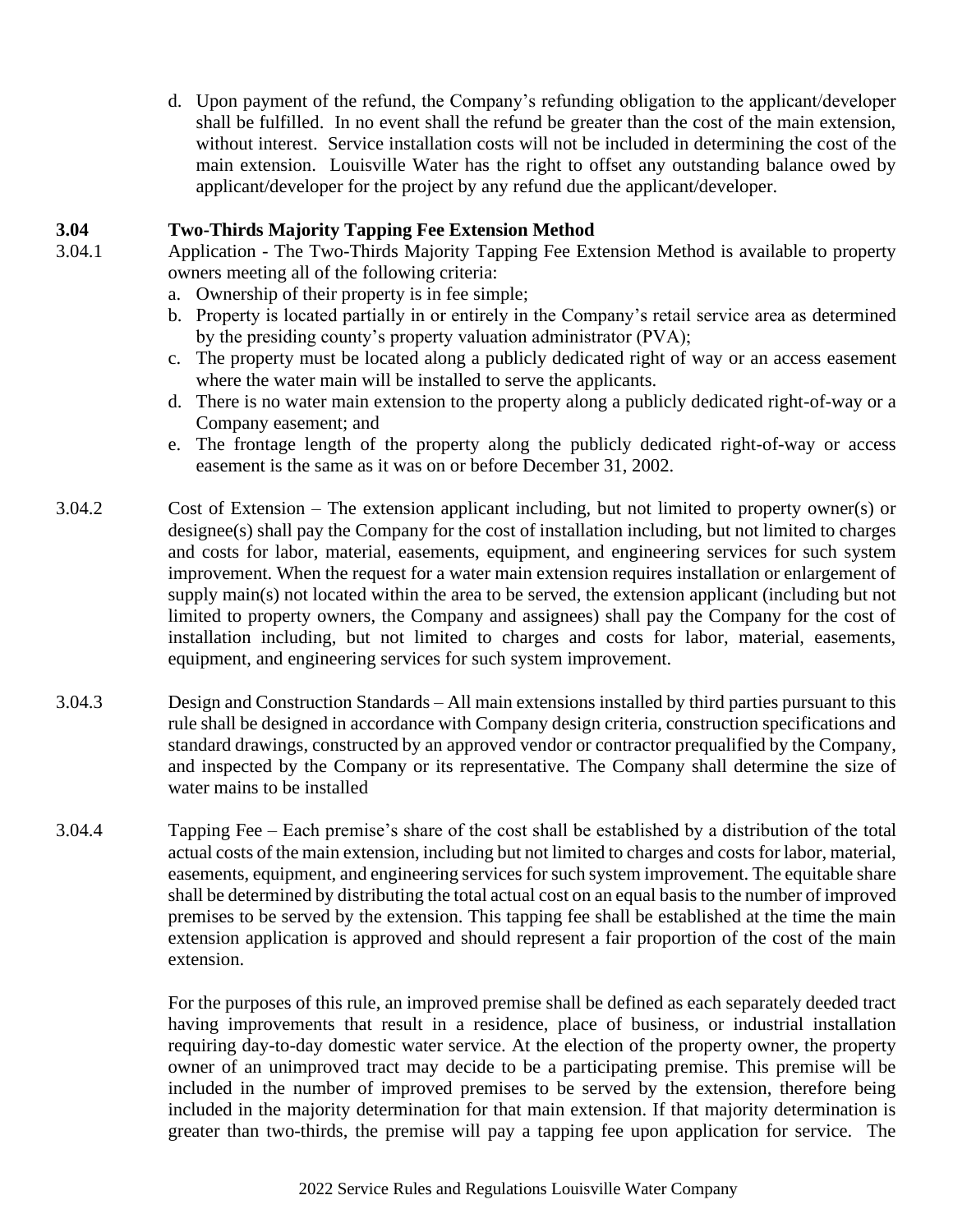tapping fee will be an equitable share as determined by the method defined in this section for the main extension serving the unimproved tract.

Minimum Participation – A minimum of two-thirds of the improved premises must agree to the water main extension and execute an agreement with the Company agreeing to pay their tapping fee as outlined in Rule 3.04.4 in order for the project to be initiated by the Company.

- 3.04.5 Payment Method Upon completion of the main extension, applicants for water service shall pay the established tapping fee or make payment arrangements with the Company.
- 3.04.6 Subsequent Connections Subsequent connections may be made on the same terms as the original applicants until such time as the cost of the main extension is paid. This tapping fee shall be the same as established for the original applicants in section 4.0 Tapping Fees.
- 3.04.7 Recovery Period Tapping fees for additional service connections to the main may be collected by the Company until such time as the Company recovers the cost of the extension without interest, or a maximum of twenty (20) years after the date the main is placed in-service, whichever is earlier.
- 3.04.8 Subsequent Extensions The tapping fee in effect for each two-thirds tapping fee main extension shall not apply to customers taking service from a subsequent extension of the initial main extension regardless of the extension method of the subsequent main extension.

## **3.05 Apportionment Warrant Extension Method (KRS 96.265)**

- 3.05.1 General When the request for the extension is in the form of a petition signed by a majority of property owners in an unserved area of Jefferson County as contemplated under Section 96.265 of the Kentucky Revised Statutes, the Company will institute proceedings as set forth therein. Such extension must be recommended by the Board of Water Works and authorized by the appropriate legislative body with the cost to be apportioned among the benefited properties. When the extension is completed, apportionment warrants, payable either immediately or over a Board designated period bearing interest as set forth therein, are issued and a lien filed against each parcel of property to which service is available from the extension, regardless of whether service is taken. Property owners interested in pursuing the apportionment warrant extension method should familiarize themselves with KRS 96.265 prior to soliciting signatures on the petition.
- 3.05.2 Apportionment Warrant Tapping Fees Whenever a water main is extended through the Apportionment Warrant Extension Method, the Company may collect tapping fees as set out in these rules for additional service connections to the main after the original apportionment warrants have been issued, until such time as the Company recovers the cost of the extension, or a maximum of twenty (20) years after the date the main is placed in service, whichever is earlier.
- 3.05.3 Extension by Private Agreement KRS 96.265(11) also provides for main extensions by private agreement with owners of lots or tracts. Under such agreement the Company also obtains a superior lien against the lot or tract in an amount equal to the equivalent share per lot or tract.

#### **3.06 Rebating Tapping Fee Extension Method**

3.06.1 Application – The Company may allow a water main extension along an existing publicly dedicated right-of-way or a private road utilizing a Rebating Tapping Fee Contract when the following are completed: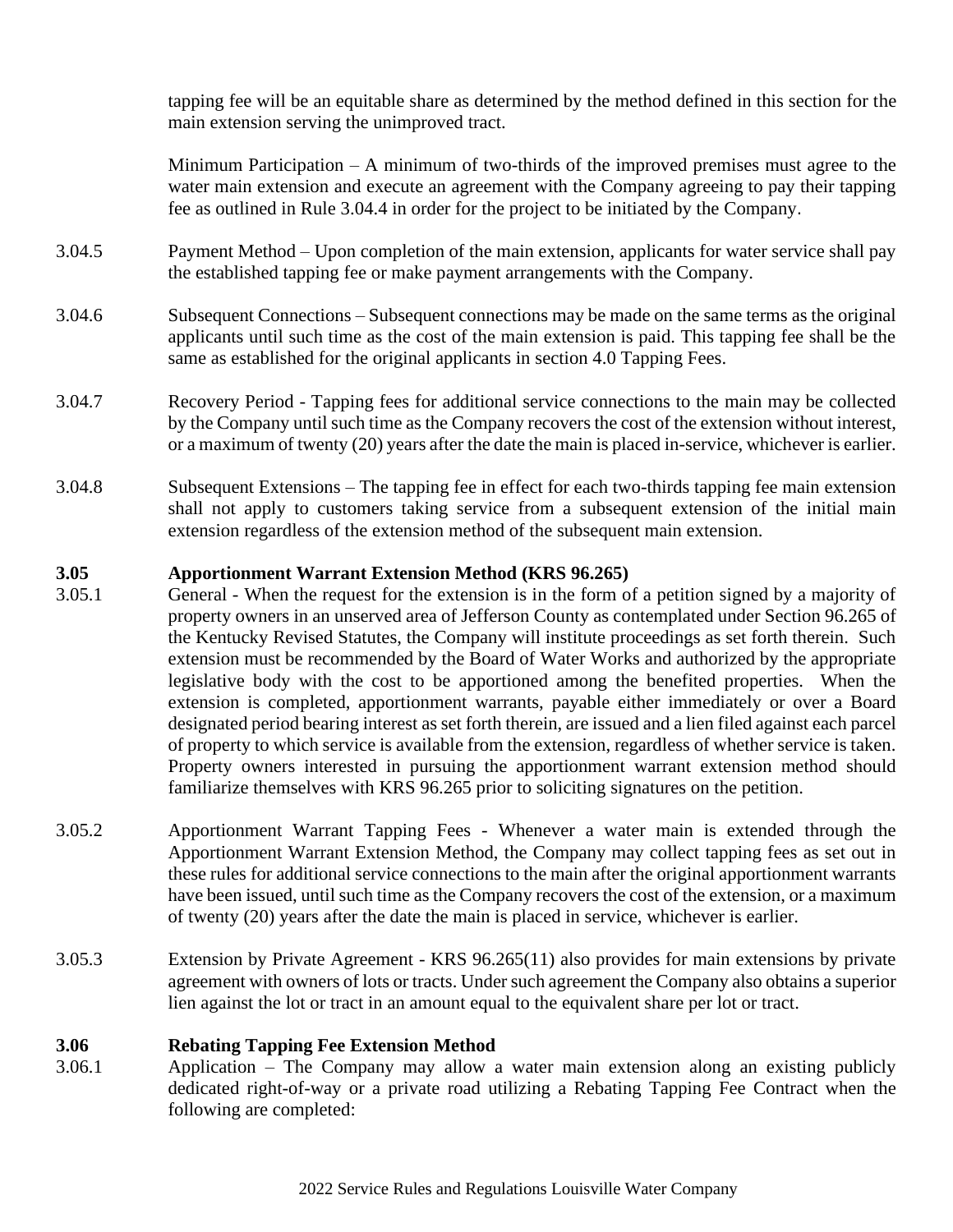- a. applicant(s) owns parcel(s) with frontage along such right-of-way or road on which the applicant(s) reside or conduct an established business,
- b. applicant(s) agree(s) to pay the Company for the cost of installation including, but not limited to charges and costs of labor, material, easements, equipment, and engineering services for such system improvement, and
- c. applicant(s) executes a Rebating Tapping Fee Contract with the Company for such extension of a publicly held water main which:
	- i. commits to the applicant's agreement to take water service within six (6) months of the main being placed into service, and
	- ii. either payment of an equitable share of cost or executing a promissory note and mortgage against said parcel in the amount of an equitable share of cost.
- 3.06.2 Equitable Share of Cost The total actual cost of the main extension divided by the total number of applicant(s) shall be the equitable share of cost.
- 3.06.3 Collection of Tapping Fees Other applicants wishing to receive water service along the Rebating Tapping Fee Main Extension shall pay a tapping fee which is equal to the equitable share of cost established at the time the main extension is completed. The Company shall make record of the collection of such tapping fees to said main extension.
- 3.06.4 Rebating of Tapping Fees Once each calendar year, the Company shall rebate tapping fees collected in excess of the total actual cost of the main extension in a proportionate amount to each customer with an active service connected to the Rebating Tapping Fee Main Extension. Such rebate tapping fees collected in excess of the total actual cost of the main extension will be distributed on an equal basis to those customers. For the purpose of this rule the total of rebate tapping fees collected in excess of the total actual cost of the main extension shall be divided by the total number of customers with active services connected to the Rebating Tapping Fee Main Extension. Tapping Fee rebates are to run with the ownership of the land and in the event the original customer moves away from the address where the tapping fee was paid, future rebates will be forwarded to the current property owner.
- 3.06.5 Recovery Period Upon 20 years from the date the water main is placed in service, the tapping fee shall cease to be collected for any additional services connected to the Rebating Tapping Fee Main Extension. The last rebating of tapping fees as described in Rule 3.06.4 shall occur within one calendar year from the date the tapping fees cease to be collected.

## **3.07 System Development Charge Rule**

3.07.1 General - All new water service connections (defined as a new tap on a water main) shall carry with them, in addition to any other applicable charges set forth in these service rules and regulations, a System Development Charge (SDC) in an amount prescribed by the Board of Water Works as in effect at the time of application. Any master meter installed in lieu of extending a public water main to provide service shall pay the applicable SDC. Customers with an existing service at a premise who wish to upgrade to a larger service at the same premise shall pay (in addition to installation, discontinue, or other applicable fees) the difference in the SDC for the larger service size and the existing service size. Likewise, customers with an existing service at a premise who wish to downsize to a smaller service at the same premise shall not be required to pay a SDC. Refunds shall not be paid by the Company for the difference in SDC between the original and smaller service size.

Fees collected under this SDC Rule shall be deposited by the Company in a fund dedicated to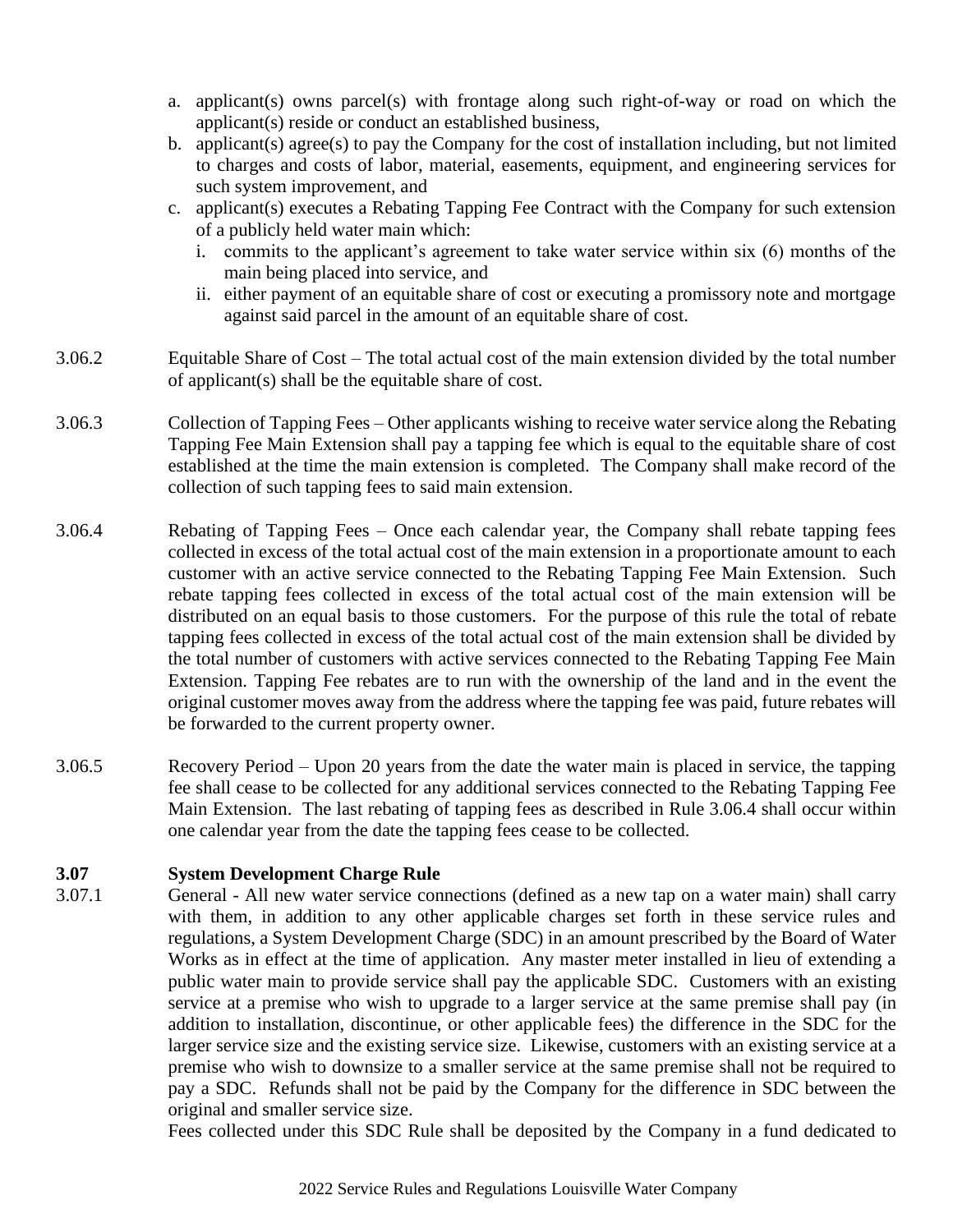capital improvements that are necessary to rehabilitate or replace elements of the water system, or on improvements that are necessary for growth or to meet operability requirements, or on projects that are made necessary by regulation. Certain exemptions from this SDC are identified and include:

- a. Fire service connections.
- 3.07.2 Specific System Development Charge The Board may establish specific System Development Charge rules in certain portions of its retail service area. Situations where specific rules apply may include, but are not limited to:
	- a. incorporation of a new portion of retail service area previously owned by third parties;
	- b. acquisition of a new retail service area;
	- c. installation of specially required facilities in a defined portion of the retail service area; or
	- d. installation of specially required facilities in a Company leased distribution system.

#### **3.08 Waterworks Facility Relocation**

- 3.08.1 General Policy The Company will relocate its facilities upon proper application and execution of a reimbursement agreement, provided that, in the sole opinion of the Company, the relocation is feasible, practical, and not contrary to good operating practice, and will be in accordance with applicable Company service rules and regulations. Relocation of facilities will be in accordance with the Company's "Technical Specifications and Standard Drawings for Pipeline Construction", latest edition.
- 3.08.2 Construction Procurement Options When the request for a waterworks facility relocation is initiated, the Company, in its discretion, may offer the applicant one of the following options upon the applicant depositing with the Company either by check or an irrevocable letter of credit from an approved institution in an amount equal to the estimated costs, as determined by the Company, including any labor, material, equipment, easement and engineering services incidental to the construction of the relocation:
	- a. entering into a contract with the Company for the Company to undertake all construction work with reference thereto, or
	- b. entering into a contract with the Company permitting the applicant to contract for the water facility relocation work to be performed by a contractor prequalified by the Company for the type of work and dollar amount associated with the requested water facility relocation, in accordance with the Company's "Technical Specifications and Standard Drawings for Pipeline Construction", latest edition, and subject to Company inspection.

Under either option, public agencies requesting relocations will be billed for the cost of the relocation.

3.08.3 Undepreciated Value of Assets to be Relocated or Abandoned - In those instances when an asset of the Company is being abandoned, and such abandonment has been agreed to by the Chief Engineer, the applicant requesting said abandonment shall pay to the Company the full remaining undepreciated value of the asset being abandoned.

> In those instances when applicant-requested relocations result in the in-kind replacement of assets of the Company, or when the asset being abandoned was funded with contributed capital and the Chief Engineer agrees that the abandoned main will not have a negative effect on the operation of the water distribution system, the applicant will not be required to pay the undepreciated value of the assets being abandoned. . In cases where upfront refunding amounts were paid by the Company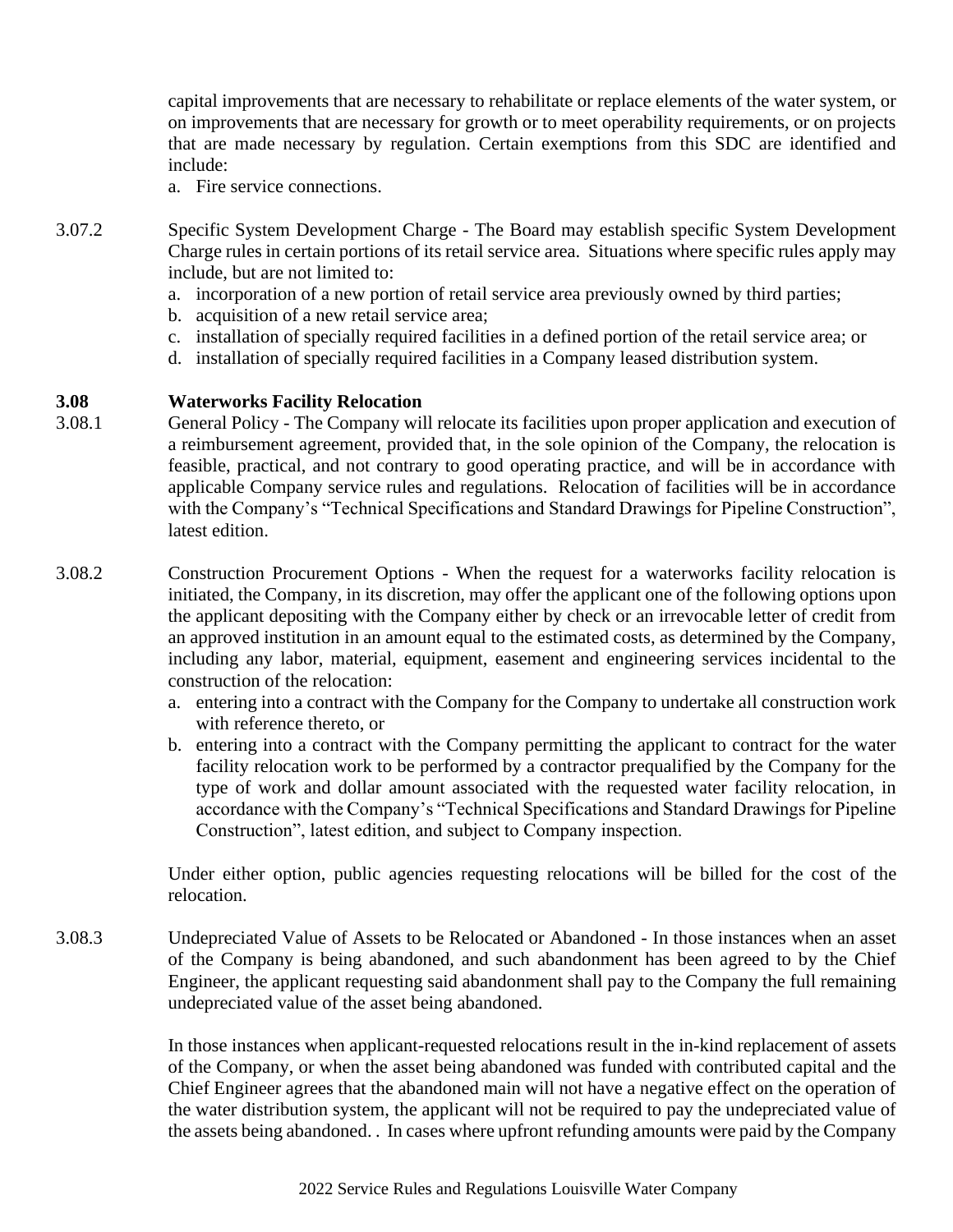for future services, the applicant shall also pay the refunding amount attributed to services that did not materialize in the section of main to be abandoned.

3.08.4 Cost Adjustment - Upon completion of the water facility relocation, under either method, the actual cost of the project to the Company shall be determined. If the actual cost is found to be less than the amount deposited, the excess amount shall be refunded to the applicant. If the

> actual cost shall be determined to be more than the amount deposited, then a supplemental bill shall be rendered to the applicant for payment within 30 days. A detailed summary of actual costs will be made available to the applicant, upon request.

- 3.08.5 Ownership and Control After the construction of an approved water facility relocation, it shall become the sole property, and be under the exclusive control and management, of the Company, and the Company shall have the right to extend such water facility or to make connections thereto for extensions, for itself, and for other parties who may make proper application for extensions, all without the consent or compensation of the applicant for whom the relocation was made.
- 3.08.6 Determination of Size of Water Main Company may install a pipe line of larger size than the main being relocated. In this event, total project cost entering into the computing of the deposit and the cost to the applicant shall be on the basis of that required to relocate the existing size main, including the cost of material, labor and rock excavation. The applicant will bear the cost for installations, labor, and rock excavation associated with upsizing the mains up to and including 12 inches in diameter water mains. For mains being upsized to larger than 12 inches in diameter, the Company will bear the incremental cost of material, installations, labor and rock excavation associated with upsizing the water main.
- 3.08.7 Rights-of-Way and Easements No application for water facility relocation will be approved until or unless the streets or roadways in which they are to be installed have been shown on a final subdivision plat intended for public dedication and recordation or legally dedicated to public use in compliance with the pertinent statutes, ordinances, rules and regulations of the appropriate public agency, or accepted as dedicated public ways by municipalities, County Fiscal Courts or State agencies by recorded deeds, or easements of sufficient size as determined by the Company are granted to the Company by the applicant, or are obtained for the Company and such dedication or easement permits installation of public water service facilities. Where mains are installed based on a final subdivision plat and the plat is subsequently changed, the developer retains the sole responsibility, and Louisville Water retains the right to require the developer, to procure and provide to Louisville Water, with no cost and expense to Louisville Water, any and all easements specified herein including, but not limited to, changes and / or modification of the design due to engineering and / or field construction conditions.

## **4.0 TAPPING FEES**

#### **4.01 Tapping Fee Policy**

Tapping fees, as per the regular schedule approved by the Board of Water Works, as the Board may otherwise designate, will be collected and retained by the Company from customers applying for water service to property abutting on pipe lines installed by the Company, at its expense, and also on pipe lines installed and paid for by others, as set forth in Section 3 of these rules.